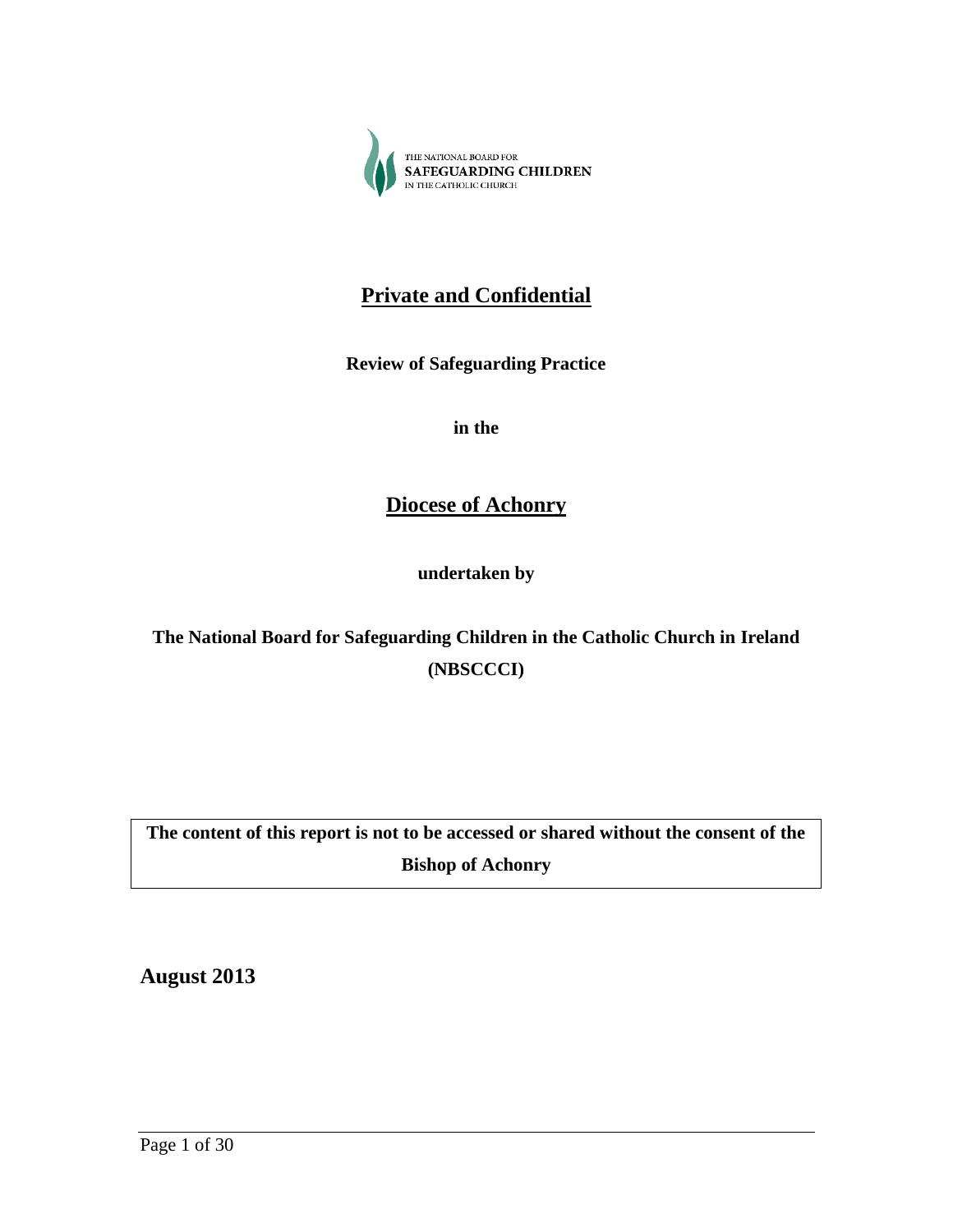# **CONTENTS**

| <b>Background</b>                                                                     | Page 3  |
|---------------------------------------------------------------------------------------|---------|
| <b>Standard 1</b><br>A written policy on keeping children safe                        | Page 7  |
| <b>Standard 2</b><br><b>Management of allegations</b>                                 | Page 9  |
| <b>Standard 3</b><br><b>Preventing Harm to Children</b>                               | Page 14 |
| <b>Standard 4</b><br><b>Training and Education</b>                                    | Page 17 |
| <b>Standard 5</b><br><b>Communicating the Church's</b><br><b>Safeguarding Message</b> | Page 19 |
| <b>Standard 6</b><br><b>Access to Advice and Support</b>                              | Page 22 |
| <b>Standard 7</b><br><b>Implementing and Monitoring Standards</b>                     | Page 24 |
| <b>Recommendations</b>                                                                | Page 26 |
| <b>Terms of Reference</b>                                                             | Page 28 |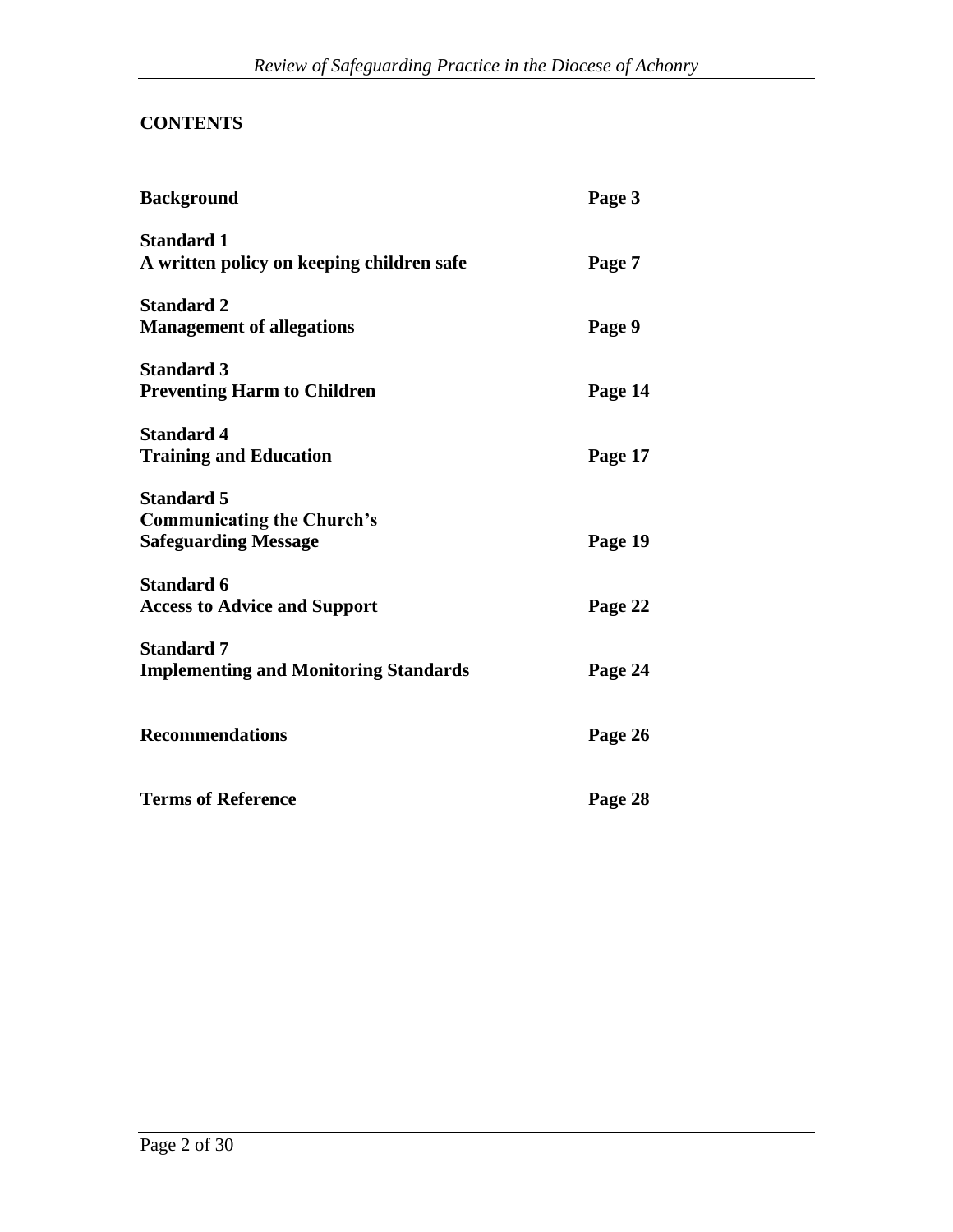### **Background**

The National Board for Safeguarding Children in the Catholic Church in Ireland (NBSCCCI) was asked by the Sponsoring Bodies, namely the Episcopal Conference, the Conference of Religious of Ireland and the Irish Missionary Union, to undertake a comprehensive review of safeguarding practice within and across all the Church authorities on the island of Ireland. The purpose of the review is to confirm that current safeguarding practice complies with the standards set down within the guidance issued by the Sponsoring Bodies in February 2009, *Safeguarding Children: Standards and Guidance Document for the Catholic Church in Ireland* and that all known allegations and concerns had been appropriately dealt with. To achieve this task, safeguarding practice in each Church authority is to be reviewed through an examination of case records and through interviews with key personnel involved both within and external to a diocese or other authority.

This report contains the findings of the *Review of Safeguarding Practice within the Diocese of Achonry* undertaken by the NBSCCCI in line with the request made to it by the Sponsoring Bodies. It is based upon the case material made available by Bishop Brendan Kelly, along with interviews with selected key personnel who contribute to safeguarding within the Diocese of Achonry. The NBSCCCI believes that all relevant documentation for these cases was passed to the reviewers and Bishop Kelly has confirmed this.

The findings of the review have been shared with a reference group in redacted form before being submitted to Bishop Kelly, along with any recommendations arising from the findings.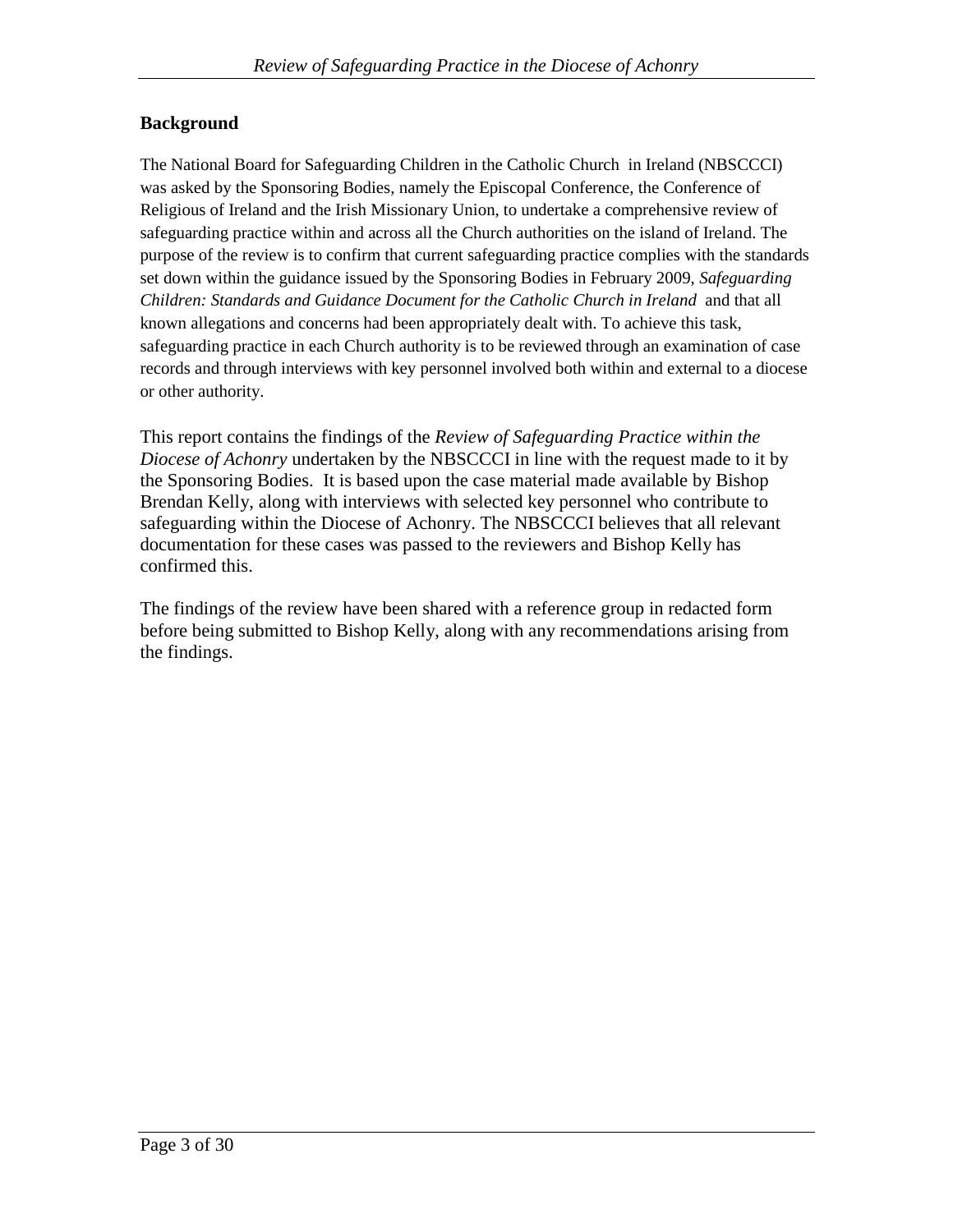# **Introduction**

At the request of Bishop Brendan Kelly, staff from the NBSCCCI engaged in a process of reviewing safeguarding children policy, procedures and practice on the  $9<sup>th</sup>$  and  $10<sup>th</sup>$  of July, 2013. Over the two-day fieldwork period, case files were examined and interviews were conducted with key personnel in the diocesan safeguarding structure. The reviewers also read diocesan safeguarding policy and procedures documents and evaluated these against the 2009 *Safeguarding Children: Standards and Guidance Document for the Catholic Church in Ireland*.

The fieldwork team want to acknowledge the engagement of Bishop Brendan Kelly with the review process and his assistance to them. They also want to acknowledge the participation in the review by a range of people involved in safeguarding within the diocese, both employees and volunteers.

# **Diocese of Achonry**

The Diocese of Achonry serves a geographical area approximately 560 square miles (1500 km sq), and consists of 23 parishes spanning the counties of Mayo (11 parishes), Sligo (11parishes), with one parish in Roscommon. There are about 35,000 Catholics resident in the diocese, served by 36 priests. The diocese is mostly made up of rural townlands and villages, with a small number of medium sized towns (Tubbercurry, Ballaghaderreen, Charlestown, Foxford, Kiltimagh, Collooney, Swinford).

Bishop Brendan Kelly was appointed to the diocese on 20.11.2007 and was ordained on 20.01.2008. His predecessor, Bishop Thomas Flynn, served for more than thirty years.

The NBSCCCI was aware of the HSE *Audit of Safeguarding Arrangements in the Catholic Church in Ireland* (Volume 1, Dioceses Report), dated July 2012, but published on October  $11<sup>th</sup>$  2012. That audit covers the period to the end of November 2011 and examines safeguarding children practice in the 24 dioceses that are fully or partly in the Republic of Ireland, including the Diocese of Achonry. Safeguarding practices in each diocese are given separate chapters in the HSE audit report and where relevant, HSE findings are referred to in this review report.

# **NBSCCCI Reviews**

The purpose of this NBSCCCI review is set out within the Terms of Reference that are appended to this report. It seeks to examine how practice conforms to expected standards in the Church, both at the time an allegation was received and currently. It is an expectation of the NBSCCCI that key findings from the review will be shared widely so that public awareness of what is in place and what is planned may be increased, as well as confidence that the Church is taking appropriate steps to safeguard children.

The review was initiated through the signing of a data protection deed, allowing full access by staff from NBSCCCI to all case management and diocesan records. This access does not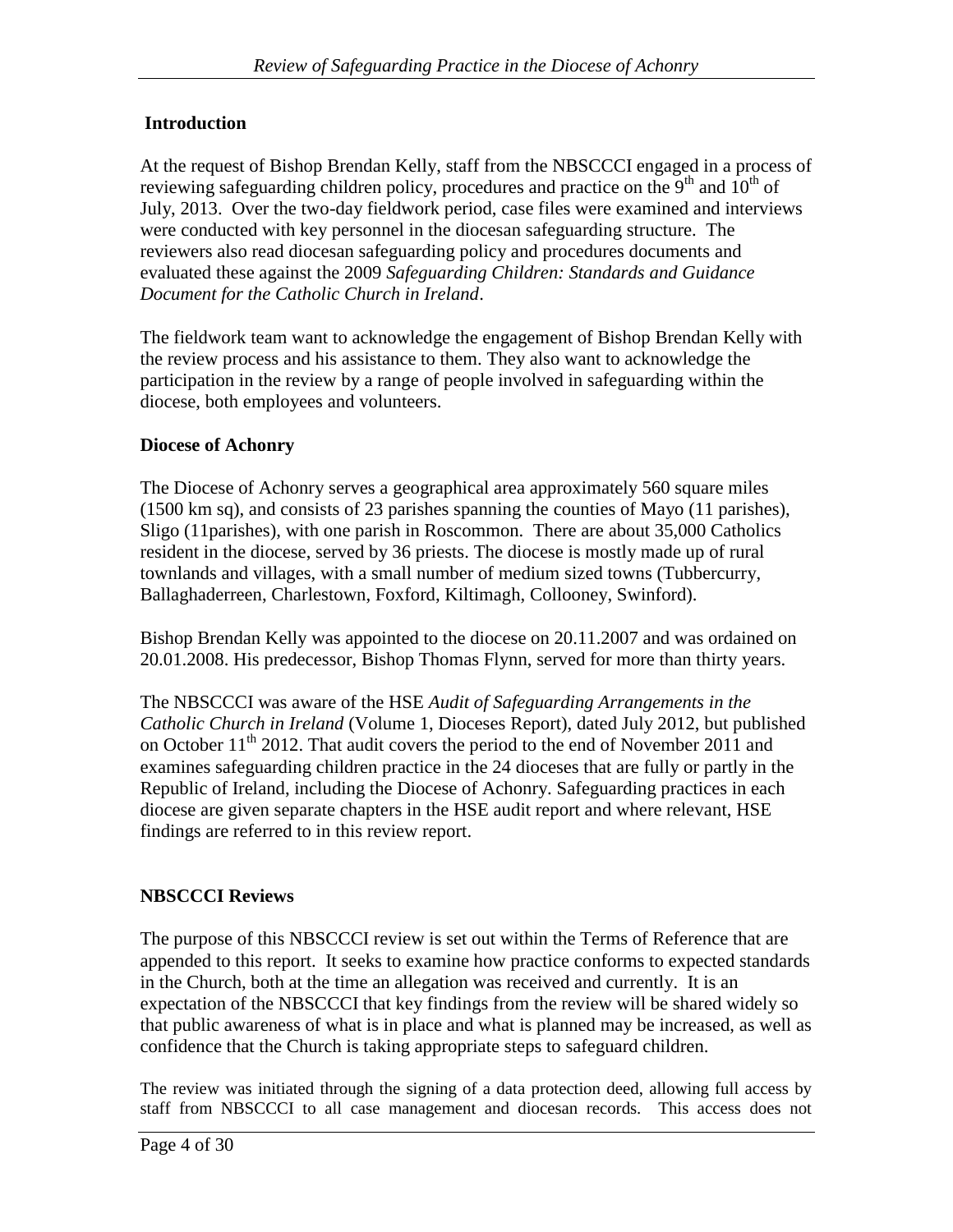constitute disclosure as the reviewers, through the deed, were deemed to be nominated data processors of the material for the bishop.

The process involved the fieldwork team reading all case management records of living priests who are incardinated into the Diocese of Achonry and against whom a childsafeguarding allegation had been made or about whom a concern had been raised. The reviewers also read some case files relating to deceased priests about whom concerns had been raised, either while they were alive or after their death. In addition, interviews were held with Bishop Brendan Kelly, the Designated Safeguarding Persons, members of the Safeguarding Committee, the person responsible for coordinating safeguarding and training, one trainer, the person responsible for the coordination of Garda vetting for the diocese, the person who has provided a counselling service to victims and two Parish Safeguarding Representatives. Achonry Diocese uses the National Case Management Reference Group (NCMRG) of the NBSCCCI in Maynooth and so has ceased to use its own Advisory Panel.

The review also conducted an assessment of the diocesan safeguarding policy and procedures against the standards set down in *Safeguarding Children: Standards and Guidance Document for the Catholic Church in Ireland*. All other written material provided to the reviewers was evaluated for relevance and accuracy, as was the child safeguarding information contained on the diocesan website.

Reviews into safeguarding have two objectives, to establish how concerns of clerical child sexual abuse have been managed in the past and to evaluate the efforts that have been made to create safe environments for children to ensure their current and future safety. To achieve these two objectives, the review process uses the seven standards outlined within *Safeguarding Children: Standards and Guidance Document for the Catholic Church in Ireland* as an assessment framework. The report below discusses the findings of the fieldworkers under each standard. Conclusions are drawn regarding both the effectiveness of diocesan policies and practices in preventing abuse and the ability of the relevant personnel within the diocese to assess and manage risk to children. Recommendations for improvements are made where considered appropriate.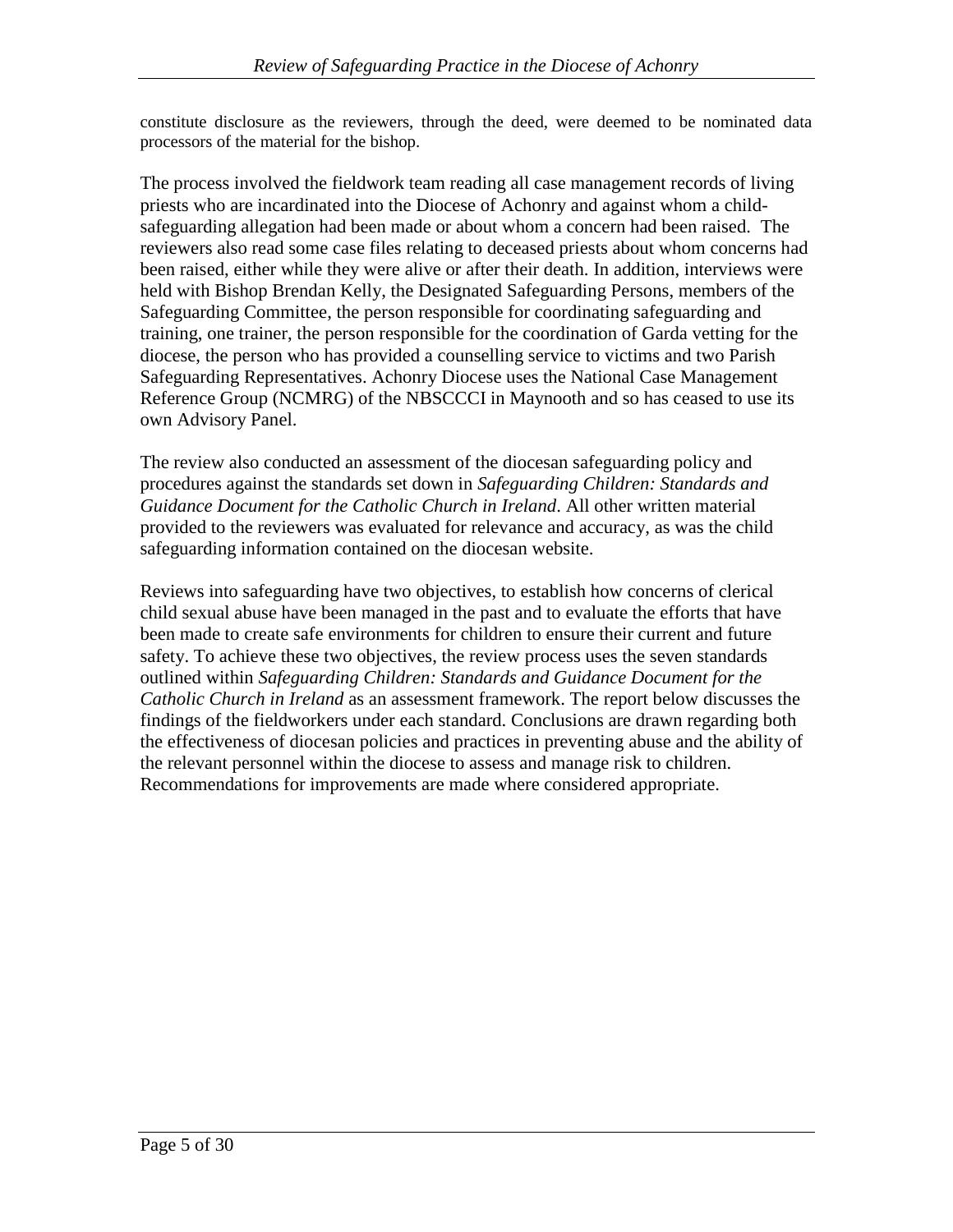## **STANDARDS**

This section provides the findings of the review. The template employed to present the findings are the seven standards, set down and described in the Church *Safeguarding Children: Standards and Guidance Document for the Catholic Church in Ireland.* This guidance was launched in February 2009 and was endorsed and adopted by all the Church authorities that minister on the island of Ireland, including the Diocese of Achonry. The seven standards are:

**Standard 1** A written policy on keeping children safe

**Standard 2** Procedures – how to respond to allegations and suspicions in the Republic of Ireland and Northern Ireland

**Standard 3** Preventing harm to children:

- recruitment and vetting
- running safe activities for children
- codes of behaviour

**Standard 4** Training and education

**Standard 5** Communicating the Church's safeguarding message:

- to children
- to parents and adults
- to other organisations

**Standard 6** Access to advice and support

**Standard 7** Implementing and monitoring the standards

Each standard contains a list of criteria**,** which are indicators that help decide whether this standard has been met. The criteria give details of the steps that a Church organisation diocese or religious order - needs to take to meet the standard and ways of providing evidence that the standard has been met.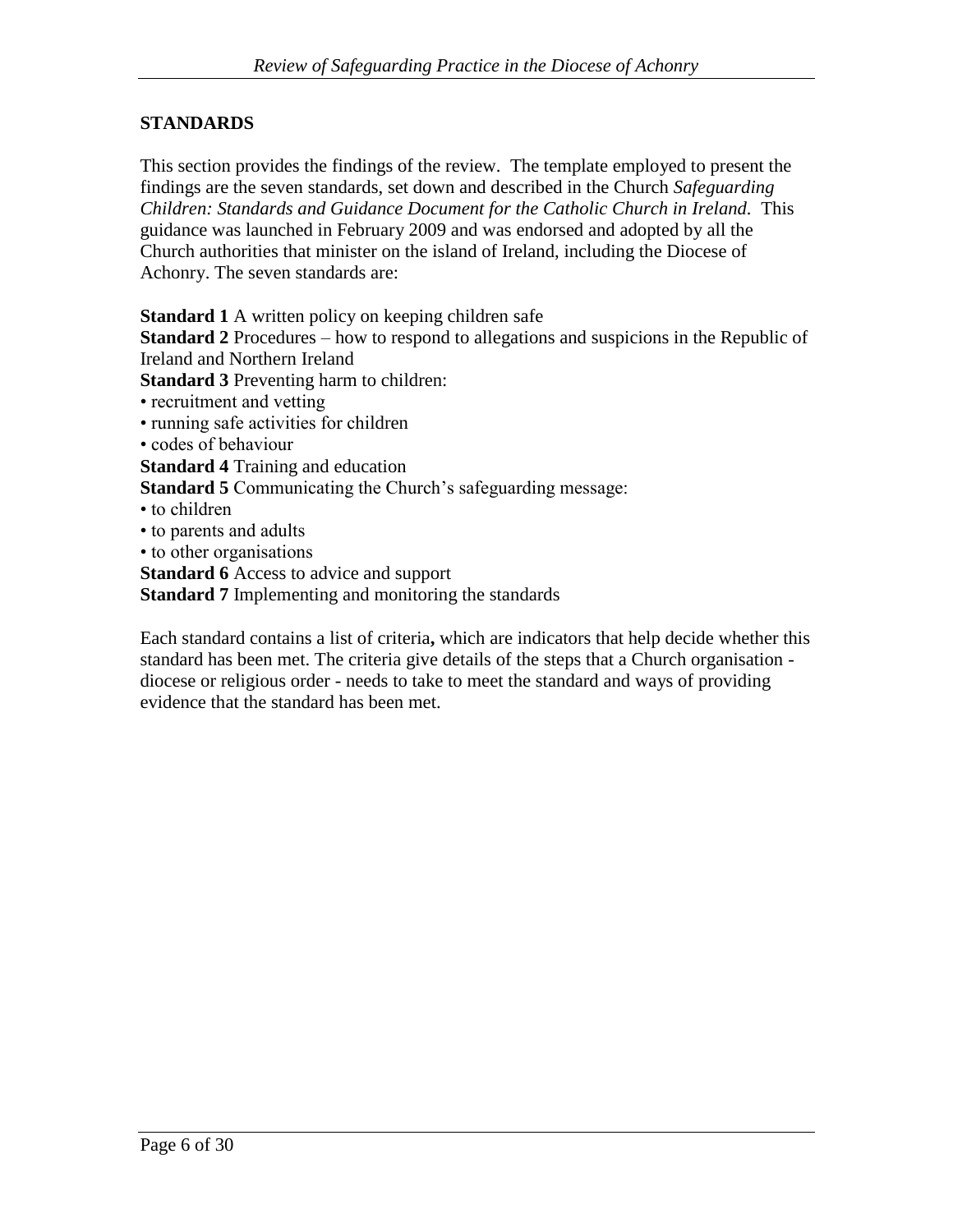*A written policy on keeping children safe*

*Each child should be cherished and affirmed as a gift from God with an inherent right to dignity of life and bodily integrity, which shall be respected, nurtured and protected by all.*

Compliance with Standard 1 is only fully achieved when Achonry Diocese meets the requirements of all nine criteria against which the standard is measured.

#### **Criteria**

| <b>Number</b> | <b>Criterion</b>                                                                                                                                                                                                                                                                                                | Met fully or<br><b>Met partially</b><br><b>or</b><br>Not met |
|---------------|-----------------------------------------------------------------------------------------------------------------------------------------------------------------------------------------------------------------------------------------------------------------------------------------------------------------|--------------------------------------------------------------|
| 1.1           | The Church organisation has a child protection policy<br>that is written in a clear and easily understandable way.                                                                                                                                                                                              | Fully met                                                    |
| 1.2           | The policy is approved and signed by the relevant<br>leadership body of the Church organisation (e.g. the<br>Bishop of the diocese or provincial of a religious<br>congregation).                                                                                                                               | Fully met                                                    |
| 1.3           | The policy states that all Church personnel are required<br>to comply with it.                                                                                                                                                                                                                                  | Fully met                                                    |
| 1.4           | The policy is reviewed at regular intervals no more<br>than three years apart and is adapted whenever there<br>are significant changes in the organisation or<br>legislation.                                                                                                                                   | Fully met                                                    |
| 1.5           | The policy addresses child protection in the different<br>aspects of Church work e.g. within a church building,<br>community work, pilgrimages, trips and holidays.                                                                                                                                             | Fully met                                                    |
| 1.6           | The policy states how those individuals who pose a risk<br>to children are managed.                                                                                                                                                                                                                             | Not met                                                      |
| 1.7           | The policy clearly describes the Church's<br>understanding and definitions of abuse.                                                                                                                                                                                                                            | Fully met                                                    |
| 1.8           | The policy states that all current child protection<br>concerns must be fully reported to the civil authorities<br>without delay.                                                                                                                                                                               | Fully met                                                    |
| 1.9           | The policy should be created at diocese or<br>congregational level. If a separate policy document at<br>parish or other level is necessary this should be<br>consistent with the diocesan or congregational policy<br>and approved by the relevant diocesan or<br>congregational authority before distribution. | Fully met                                                    |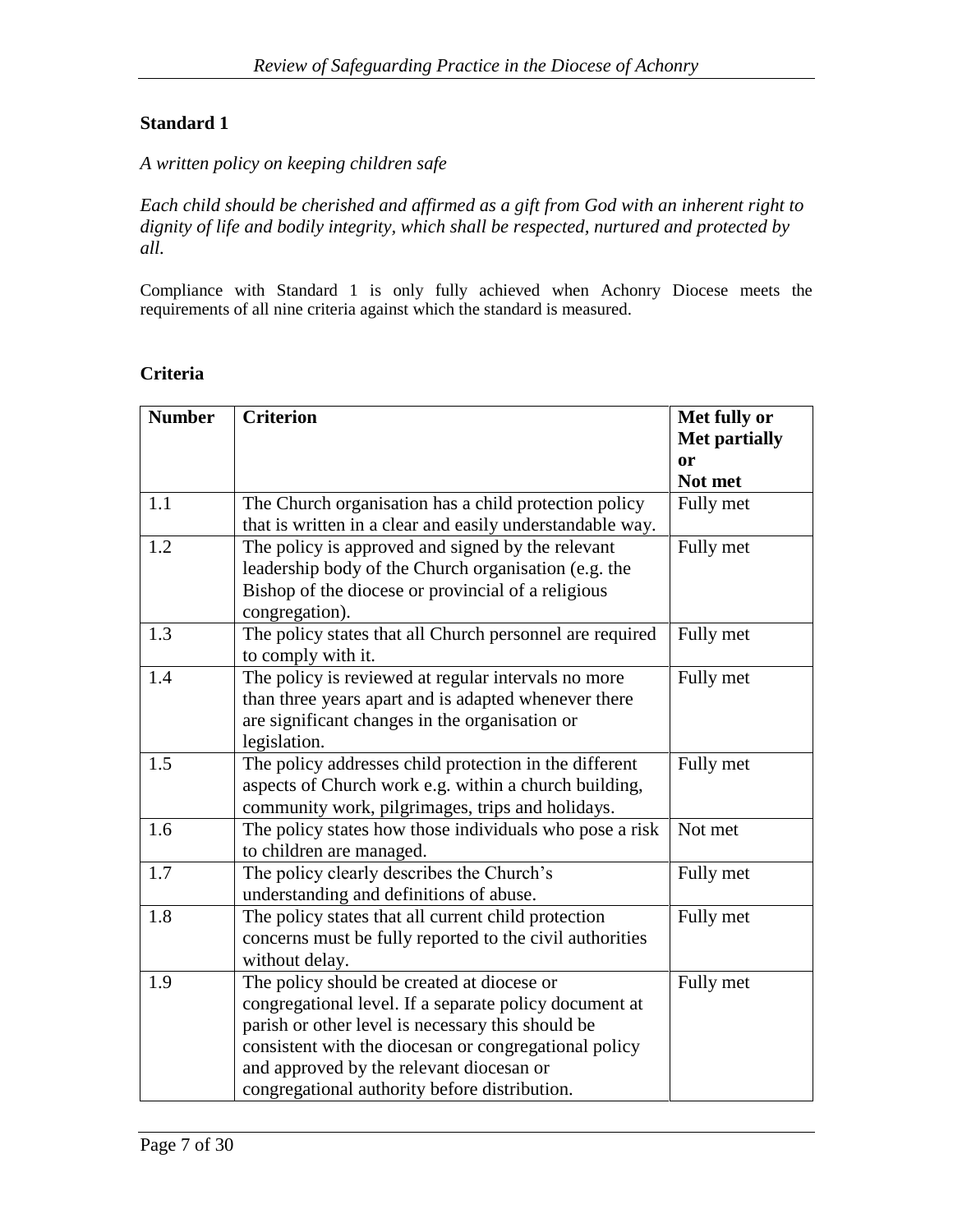The title of the diocesan safeguarding document is *Diocese of Achonry, Safeguarding Children –Policy and Procedures*. It is a clearly set out A5 document with an attractive cover, and is available in hard copy and on the diocesan website www.achonrydiocese.org.

The child protection policy statement of the Diocese of Achonry states that;

- Each child shall be cherished and affirmed as a gift from God with an inherent right to dignity of life and bodily integrity which shall be respected, nurtured and protected by all
- Everyone in the church has an obligation to ensure that the fundamental rights of children are protected
- The policy has been written to ensure that the Diocese of Achonry takes every possible measure to prevent child abuse
- The policy aims to ensure that none of its personnel or volunteers engages in behaviour that could allow abuse to occur or actions that could be misinterpreted by children, their families or other adults as constituting to or leading to abuse

It is clear from these statements and from the information contained on the Diocese of Achonry website that the bishop and the diocese are fully committed to child safeguarding. All of the criteria except one are fully met. In relation to Criterion 1.6, the reviewers saw no reference to a procedure for dealing with respondent priests or other diocesan personnel beyond initial reporting to the civil authorities. Whilst the guidelines are clear about the role of the Designated Person in relation to the reporting and management of new allegations of abuse, they are not specific about the processes for internal investigation by the Church and for the management of priests or other diocesan personnel against whom allegations have been made, beyond the initial phase of reporting and Garda/HSE inquiry. These are addressed in Resource 15 of the NSBCCCI guidance and should be considered in the next review of the policy and procedures.

The Diocese of Achonry policy document was published on  $30<sup>th</sup>$  Jan 2012. Website information is comprehensive, including up to date contact information, the policies and procedures, a range of forms which can be downloaded relating to volunteering, parental consent, complaints, vetting, and links to An Garda Síochána and HSE (Children's) Domestic and Sexual Violence Unit sites.

### **Recommendation 1**

**The Diocesan Safeguarding Committee should review Criterion 1.6, with a view to inserting a clear statement about the role of the Church authority and of the Designated Person in managing priests and other diocesan personnel in respect of whom allegations have been made, but where the civil processes have been discontinued and/or completed.**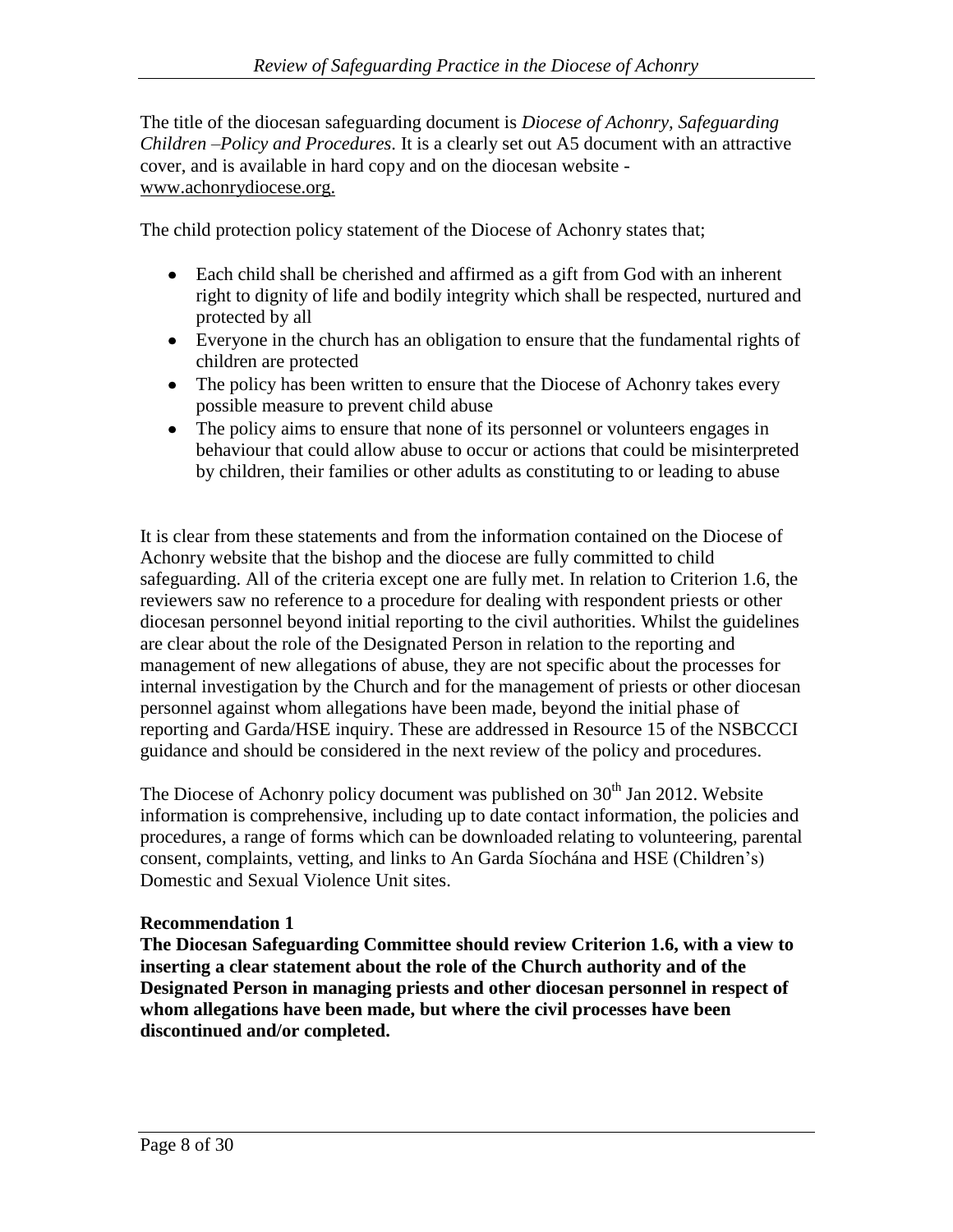*Management of allegations*

*Children have a right to be listened to and heard: Church organisations must respond effectively and ensure any allegations and suspicions of abuse are reported both within the Church and to civil authorities.*

Compliance with Standard 2 is only fully achieved when Achonry diocese meets the requirements of all seven criteria against which the standard is measured.

| Criteria |  |
|----------|--|
|----------|--|

| <b>Number</b> | <b>Criterion</b>                                                                                                                                                                                                                                        | Met fully or<br>Met partially or |
|---------------|---------------------------------------------------------------------------------------------------------------------------------------------------------------------------------------------------------------------------------------------------------|----------------------------------|
|               |                                                                                                                                                                                                                                                         | Not met                          |
| 2.1           | There are clear child protection procedures in all<br>Church organisations that provide step-by-step<br>guidance on what action to take if there are<br>allegations or suspicions of abuse of a child (historic                                         | Fully met                        |
| 2.2           | or current).<br>The child protection procedures are consistent with<br>legislation on child welfare civil guidance for child<br>protection and written in a clear, easily<br>understandable way.                                                        | Fully met                        |
| 2.3           | There is a designated officer or officer(s) with a<br>clearly defined role and responsibilities for<br>safeguarding children at diocesan or congregational<br>level.                                                                                    | Fully met                        |
| 2.4           | There is a process for recording incidents, allegations<br>and suspicions and referrals. These will be stored<br>securely, so that confidential information is protected<br>and complies with relevant legislation.                                     | Fully met                        |
| 2.5           | There is a process for dealing with complaints made<br>by adults and children about unacceptable behaviour<br>towards children, with clear timescales for resolving<br>the complaint.                                                                   | Met partially                    |
| 2.6           | There is guidance on confidentiality and information-<br>sharing which makes clear that the protection of the<br>child is the most important consideration. The Seal of<br>Confession is absolute.                                                      | Fully met                        |
| 2.7           | The procedures include contact details for local child<br>protection services e.g. (Republic of Ireland) the local<br>Health Service Executive and An Garda Síochána;<br>(Northern Ireland) the local health and social services<br>trust and the PSNI. | Fully met                        |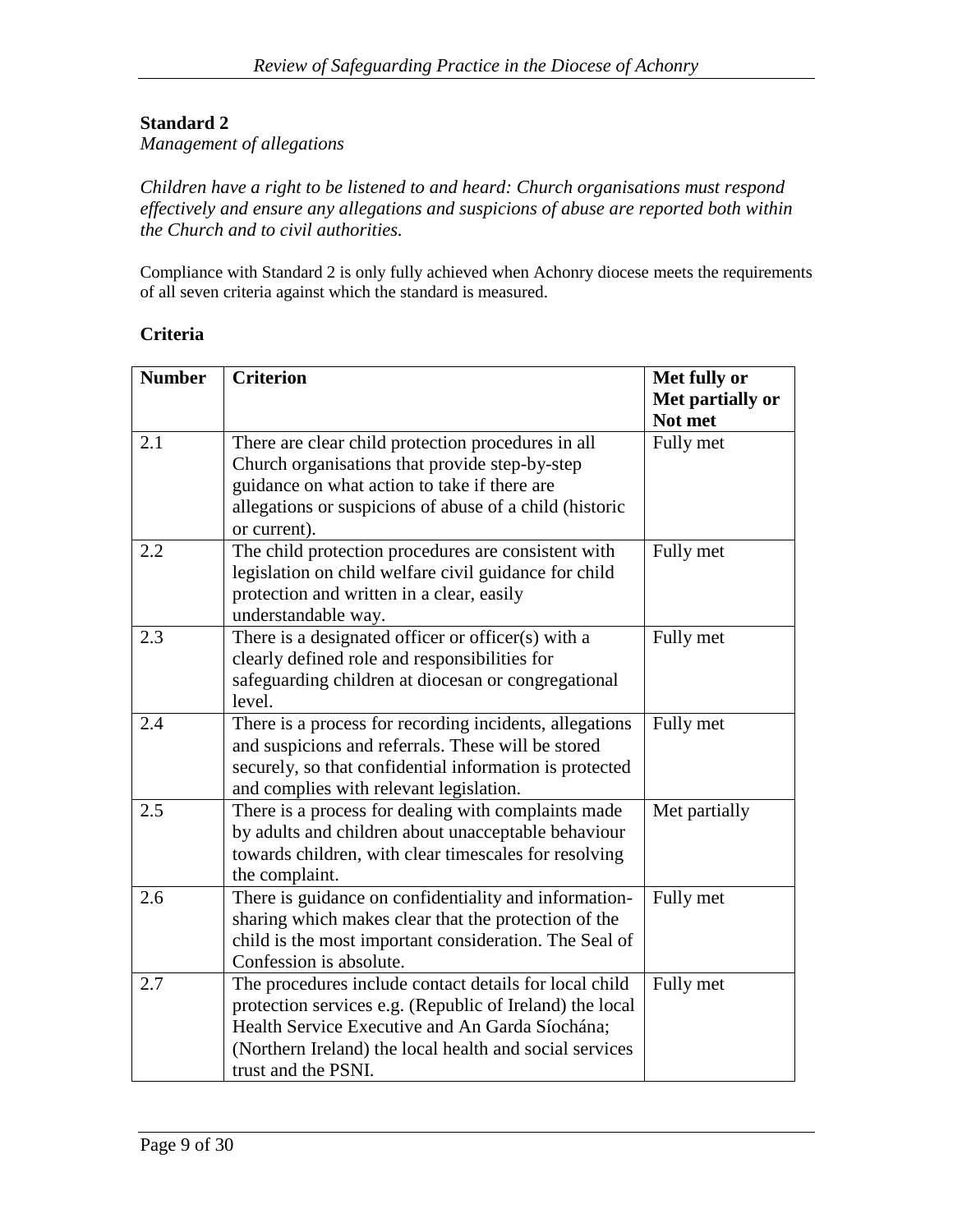## **Table 1**

### **Incidence of safeguarding allegations received within the diocese against priests, from 1st January 1975 up to time of review.**

|                | <b>Name of Diocese ACHONRY</b>                                    |                |
|----------------|-------------------------------------------------------------------|----------------|
| 1              | Number of diocesan priests against whom allegations               |                |
|                | have been made since the $1st$ January 1975 up to the date        | 11             |
|                | of the review.                                                    |                |
| $\overline{2}$ | Total number of allegations received by the diocese               | 15             |
|                | since $1st$ January, 1975.                                        |                |
| 3              | Number of allegations reported to An Garda Síochána               | 13             |
|                | involving priests since 1 <sup>st</sup> January 1975.             |                |
| 4              | Number of allegations reported to the HSE (or the                 |                |
|                | Health Boards which preceded the setting up of the                | 12             |
|                | HSE,) involving priests of the diocese since $1st$ January        |                |
|                | 1975.                                                             |                |
| 5              | Number of priests (still members of the diocese/order)            |                |
|                | against whom an allegation was made and who were                  | $\overline{2}$ |
|                | living at the date of the review.                                 |                |
| 6              | Number of priests against whom an allegation was made             | 9              |
|                | and who are deceased.                                             |                |
| $\overline{7}$ | Number of priests against whom an allegation has been             | $\mathbf{1}$   |
|                | made and who are in ministry.                                     |                |
| 8              | Number of priests against whom an allegation was made             |                |
|                | and who are "Out of Ministry, but are still members of            | 0              |
|                | the diocese".                                                     |                |
| 9              | Number of priests against whom an allegation was made             | $\mathbf{1}$   |
|                | and who are retired.                                              |                |
| 10             | Number of priests against whom an allegation was made             | 1              |
|                | and who have left the diocese/ priesthood.                        |                |
| 11             | Number of priests of the diocese who have been                    |                |
|                | convicted of having committed an offence or offences              | $\overline{0}$ |
|                | against a child or young person since the 1 <sup>st</sup> January |                |
|                | 1975.                                                             |                |

*Footnote*: The term allegation in this table includes complaints and expressions of concern

The reviewers were informed by Bishop Brendan Kelly that the diocese did not have a safeguarding policy and procedures document prior to 2008. One of his first tasks was to adopt the safeguarding policy and procedures from his previous diocese (Galway) as an interim policy for Achonry, pending the design and launch of the current document. There had also been little evidence of any systematic process for filing or managing information about allegations relating to child abuse in the diocese prior to 2008. The current filing system has been put together since then through a process of gathering and co-ordinating whatever information came to light through other sources. The reviewers were able to confirm that commendable efforts have been made by the diocese since early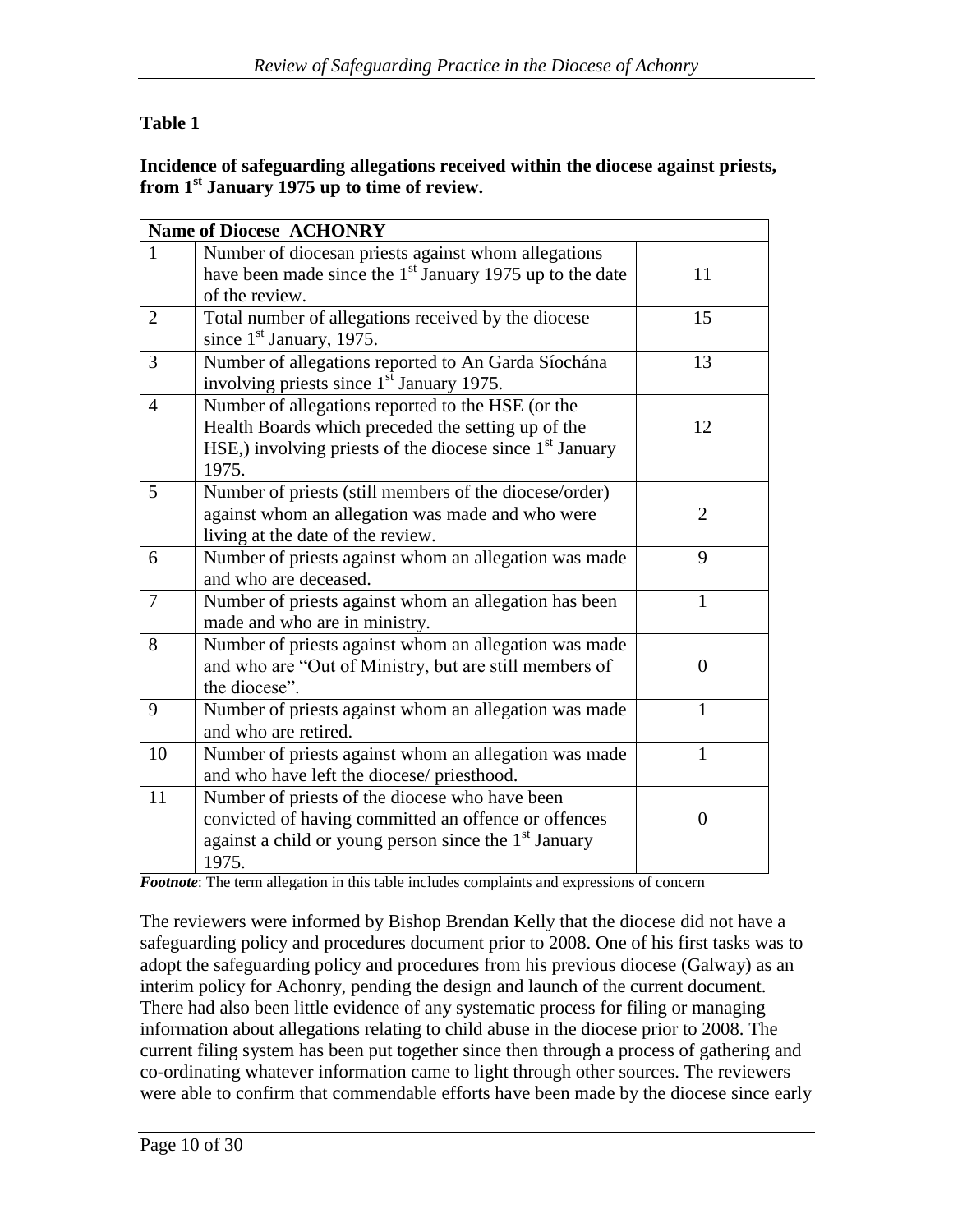2008 to establish and maintain a viable and secure management system for information relating to safeguarding.

The reviewers were informed that there are no current allegations relating to safeguarding being managed by the diocese, nor have any new allegations been made since Bishop Kelly was appointed in late 2007. Bishop Kelly and other diocesan staff in the safeguarding structure have confirmed to the reviewers their absolute commitment to immediate sharing of information with the civil authorities, as required in the policy and procedures. There is, however, scant evidence that this standard was practiced in the past. The reviewers found numerous examples of circumstances, prior to Bishop Kelly's appointment, where there were long and unacceptable delays in communicating information about possible child abuse to An Garda Síochána or HSE Child Protection service and in managing cases appropriately. There was an absence of appropriate response by the previous bishop to allegations of risk, or to victims. In one case the reviewers noted that a priest was allowed to remain in ministry even after the previous bishop had received an allegation, which was not reported or addressed. Six months later the priest retired, with still no evidence that the allegation had been put to him. He has since died. It is noted that Bishop Kelly passed information about all historical cases known to the diocese to An Garda Síochána and to the HSE in February 2012.

The available records show that a total of eleven priests from the Diocese of Achonry have been subject of child abuse allegations since 1975. Of the total of eleven, nine are deceased. In the majority of these cases the abuse is alleged to have happened at least thirty years ago and as stated, there were substantial delays in reporting to An Garda Síochána or to the HSE Child Protection service. The reviewers are satisfied that the remaining two cases have been appropriately managed by the diocese since 2008. In one of these cases the diocese was not made aware until 2010 of an allegation that had been investigated by An Garda Síochána some three years previously (in another diocese) and where the DPP had already decided on no prosecution. The response of the diocese to the 2010 allegation was appropriate. In the second case, the reviewers concluded that there had been delay about the management of the case prior to 2008, but that Bishop Kelly, once made aware, had been proactive in its resolution (including an attempt to reach out to the relative of the alleged victim who had first made the referral). In a further instance which came to their attention in the course of the audit, the reviewers recommended that Bishop Kelly consult with the civil authorities about any action needed in respect of a physical abuse file which had not been entered into the safeguarding record. The reviewers have also noted that the diocese had to manage an allegation referring to a person who was not a priest or a member of a religious community and did so appropriately.

The issue of management of priests and religious from outside the diocese has been problematic in Achonry. There were three examples which brought this to the attention of the reviewers. Firstly in 1981 a priest of the diocese sought the help of a religious order to support his work. The nominated priest was unable to provide the cover so another priest arrived in the diocese, unknown to the bishop. This priest, Fr P spent five months in Achonry, returning the following year during which he sexually abused a boy. Fr P has been recently convicted of child abuse charges and is currently serving a ten year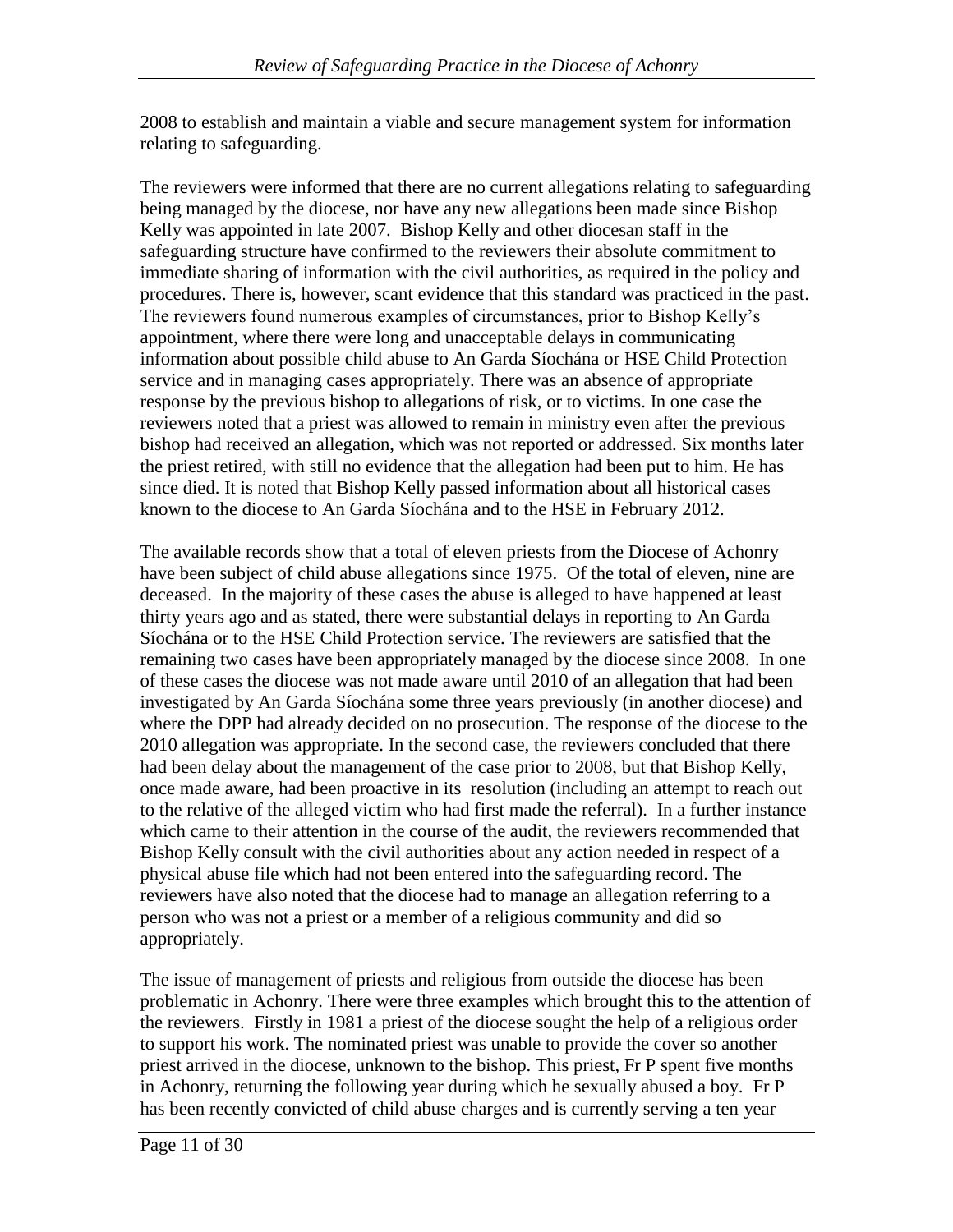prison sentence for abusing eighteen boys in five counties between the 1960's and the 1980's. The reviewers saw evidence that information about Fr P's abuse of this young person had been made available to a priest of the diocese at an early stage, but had not been passed by the diocese to the civil authorities. Although there was further strong circumstantial evidence available to the diocese from 1997, the case was not passed to An Garda Síochána until 2002, when a list of other victims was available. The reviewers have noted that this priest had been out of ministry since 1986 because of the levels of concern about his abuse of children and the reporting of the Achonry allegation was undertaken by his own Society. Bishop Kelly published an apology for the manner in which the diocese managed the Fr P case on  $13<sup>th</sup>$  January 2012. There have been no further allegations from within Achonry relating to this man since the apology. The other two cases related to priests who had retired to the diocese, from abroad. Bishop Kelly wrote to check their credentials with the bishops of the respective dioceses and was advised that neither priest was in good standing and that there were outstanding allegations against them, which had not yet been investigated. The representative of An Garda Siochana interviewed during fieldwork confirmed that Bishop Kelly has informed them of the presence of these priests in his diocese. The reviewers have been assured that there have been no other allegations against living priests in the diocese. These cases highlight the need for clear procedures to be followed to ensure that all checks are carried out on visiting and retired priests before they are allowed to minister. The diocese has stated to the reviewers that there is now a register of visiting priests and a strict requirement for Bishop Kelly to review and establish their good standing.

## **Recommendation 2**

**While Bishop Kelly has no authority over other bishops, the reviewers recommend that he should contact the bishops of the two retired priests advising that they put in place precepts which include: no public ministry; no unsupervised contact with children and no priest's clothing and ask them to forward a copy of the precept to the priests and Bishop Kelly for his records.**

The designated person is one of the diocesan priests, who has been in post since 2007. He shares this role with a female colleague, who is a counsellor/psycho-therapist by profession. The introduction of a lay person into this role is a relatively new development. In the past the designated person role had been shared between a priest delegate, an assistant priest delegate, in addition a religious sister held the role as support person and there was a priest advisor for accused priests. The designated person confirmed to the reviewers that there was no record system for safeguarding prior to Bishop Kelly's appointment at the end of 2007. He also noted that Bishop Kelly has formally reviewed all of the personnel files in the diocese, in order to ensure that all relevant information is now within the safeguarding information system. There are no hidden archives or separate canonical files which have safeguarding information. To date, any allegations have been made directly to Bishop Kelly and the decision to report to the civil authorities has been a joint one.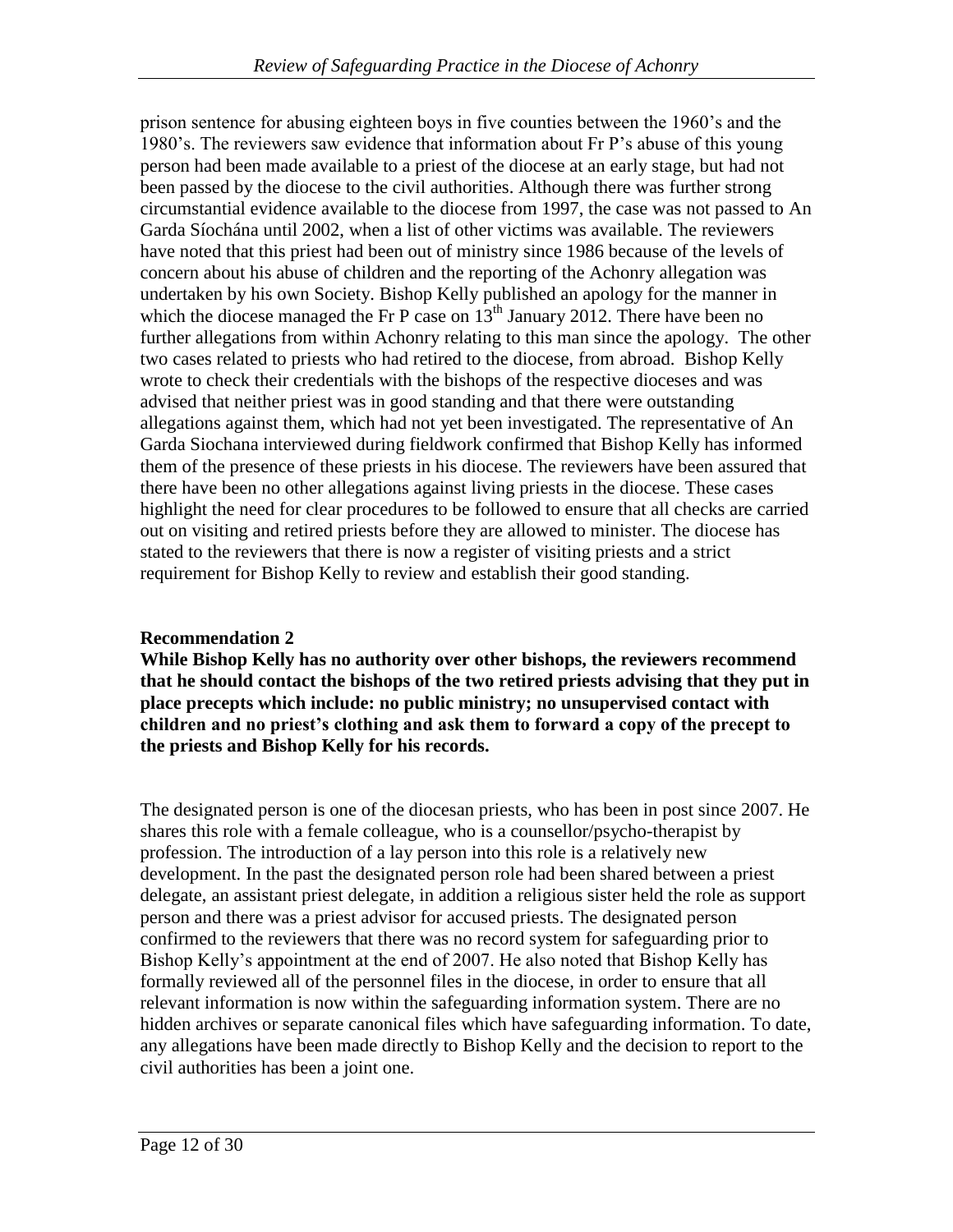Representatives from the HSE and from An Garda Síochána confirmed to the reviewers that they were content with the safeguarding structure in the diocese and regarded communication as open and effective. One of the challenges faced by this diocese is a significant gap in co-terminosity with its relevant HSE and Garda administrative areas (because it spans three counties). This has created a huge challenge for the diocese to implement the recommendation of the Ferns report re regular co-ordination meetings, as the numbers of An Garda Síochána and HSE personnel needing to be involved would be prohibitive.

As already noted, the diocese had not formed an Advisory Panel, and will refer to the NBSCCCI Reference panel for any specialist advice.

Overall, the reviewers are satisfied that the gaps evident in previous practice have been substantially addressed and that the necessary safeguarding structures are now in place in the diocese, backed up by a clear and unequivocal commitment and by leadership and example from Bishop Kelly to implement all aspects of safeguarding. The criteria relating to Standard 2 are met, with the exception of Criterion 2.5. Attention is drawn to the requirement for a complaints process through which children can draw attention to unacceptable behaviour. This criterion is met in the Achonry policy in respect of complaints by adults, but its application to children requires further work. The policy provides for a support person for children who disclose abuse or make an allegation, but more can be done to devise child or young person centred materials for communicating a complaints policy. The direct involvement of children and young people in constructing such a policy should be considered

## **Recommendation 3**

**The Safeguarding Committee should consider Criterion 2.5 further and include a child/young person centred complaints policy in its next review of the policy and procedures.**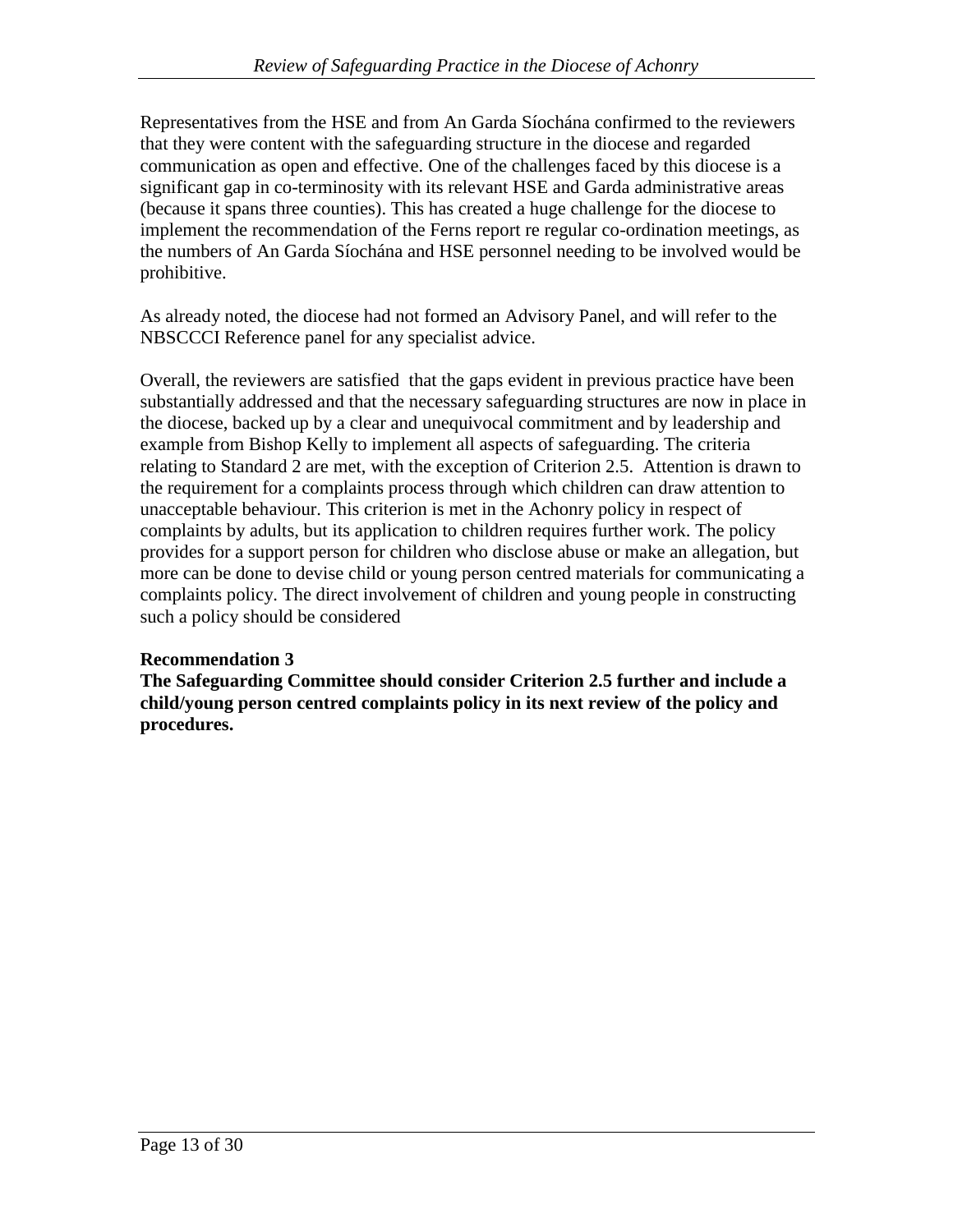### *Preventing Harm to Children*

*This standard requires that all procedures and practices relating to creating a safe environment for children be in place and effectively implemented. These include having safe*  recruitment and vetting practices in place, having clear codes of behaviour for adults who *work with children and by operating safe activities for children.*

Compliance with Standard 3 is only fully achieved when a diocese meets the requirements of all twelve criteria against which the standard is measured. These criteria are grouped into three areas, safe recruitment and vetting, codes of behaviour and operating safe activities for children.

| <b>Number</b> | <b>Criterion</b>                                                                                                                                                                                                                                                                                              | Met fully or<br>Met partially or<br>Not met |
|---------------|---------------------------------------------------------------------------------------------------------------------------------------------------------------------------------------------------------------------------------------------------------------------------------------------------------------|---------------------------------------------|
| 3.1           | There are policies and procedures for recruiting<br>Church personnel and assessing their suitability to<br>work with children.                                                                                                                                                                                | Met Fully                                   |
| 3.2           | The safe recruitment and vetting policy is in line with<br>best practice guidance.                                                                                                                                                                                                                            | Met fully                                   |
| 3.3           | All those who have the opportunity for regular<br>contact with children, or who are in positions of trust,<br>complete a form declaring any previous court<br>convictions and undergo other checks as required by<br>legislation and guidance and this information is then<br>properly assessed and recorded. | Met fully                                   |

#### **Criteria – safe recruitment and vetting**

### **Criteria – Codes of behaviour**

| <b>Number</b> | <b>Criterion</b>                                                                                                                                                                                                                        | Met fully or<br>Met partially or<br>Not met |
|---------------|-----------------------------------------------------------------------------------------------------------------------------------------------------------------------------------------------------------------------------------------|---------------------------------------------|
| 3.4           | The Church organisation provides guidance on<br>appropriate/expected standards of behaviour of,<br>adults towards children.                                                                                                             | Met fully                                   |
| 3.5           | There is guidance on expected and acceptable<br>behaviour of children towards other children (anti-<br>bullying policy).                                                                                                                | Met fully                                   |
| 3.6           | There are clear ways in which Church personnel can<br>raise allegations and suspicions about unacceptable<br>behaviour towards children by other Church<br>personnel or volunteers ('whistle-blowing'),<br>confidentially if necessary. | Met partially                               |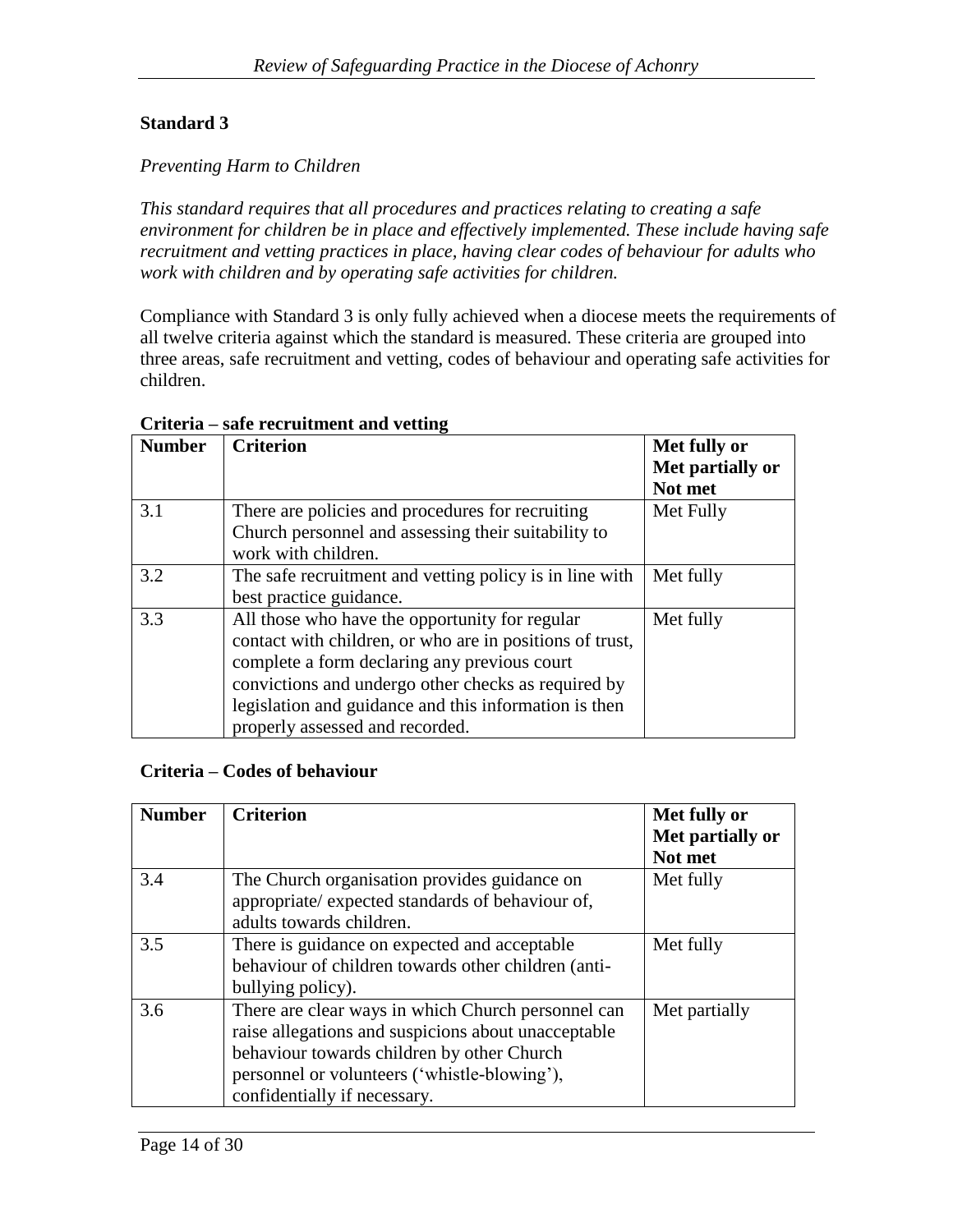| 3.7 | There are processes for dealing with children's<br>unacceptable behaviour that do not involve physical<br>punishment or any other form of degrading or<br>humiliating treatment.                                                           | Met fully     |
|-----|--------------------------------------------------------------------------------------------------------------------------------------------------------------------------------------------------------------------------------------------|---------------|
| 3.8 | Guidance to staff and children makes it clear that<br>discriminatory behaviour or language in relation to<br>any of the following is not acceptable: race, culture,<br>age, gender, disability, religion, sexuality or political<br>views. | Met partially |
| 3.9 | Policies include guidelines on the personal/intimate<br>care of children with disabilities, including<br>appropriate and inappropriate touch.                                                                                              | Met fully     |

## **Criteria – Operating safe activities for children**

| <b>Number</b> | <b>Criterion</b>                                        | Met fully or     |
|---------------|---------------------------------------------------------|------------------|
|               |                                                         | Met partially or |
|               |                                                         | Not met          |
| 3.10          | There is guidance on assessing all possible risks       | Met partially    |
|               | when working with children $-$ especially in activities |                  |
|               | that involve time spent away from home.                 |                  |
| 3.11          | When operating projects/activities children are         | Met fully        |
|               | adequately supervised and protected at all times.       |                  |
| 3.12          | Guidelines exist for appropriate use of information     | Met fully        |
|               | technology (such as mobile phones, email, digital       |                  |
|               | cameras, websites, the Internet) to make sure that      |                  |
|               | children are not put in danger and exposed to abuse     |                  |
|               | and exploitation.                                       |                  |

Criteria 3.1, 3.2 and 3.3 are all well addressed in the diocesan policy and procedures. The recruitment and selection procedures for employees are detailed in Section 2. The diocese has adopted the recruitment guidelines and the declaration form from the NBSCCCI guidelines and has copies of these available on its website. The Parish Recruitment and Selection Committee is responsible for the recruitment process. The diocese employs a religious sister, who lives locally, for 20 hours per week to co-ordinate vetting, as well as providing some administrative support to Bishop Kelly. The reviewers were told that the diocese uses the Western Province Diocesan Centre, Galway as a clearing station. At present vetting information is stored at parish level. The vetting coordinator agreed that one of the priorities is to create a centralized system in the bishop's office for the storage of vetting information and to create a system for review of the files. The reviewers are satisfied that the diocese has put in place a safe system of recruitment of volunteers to work in Church activities with children and young people.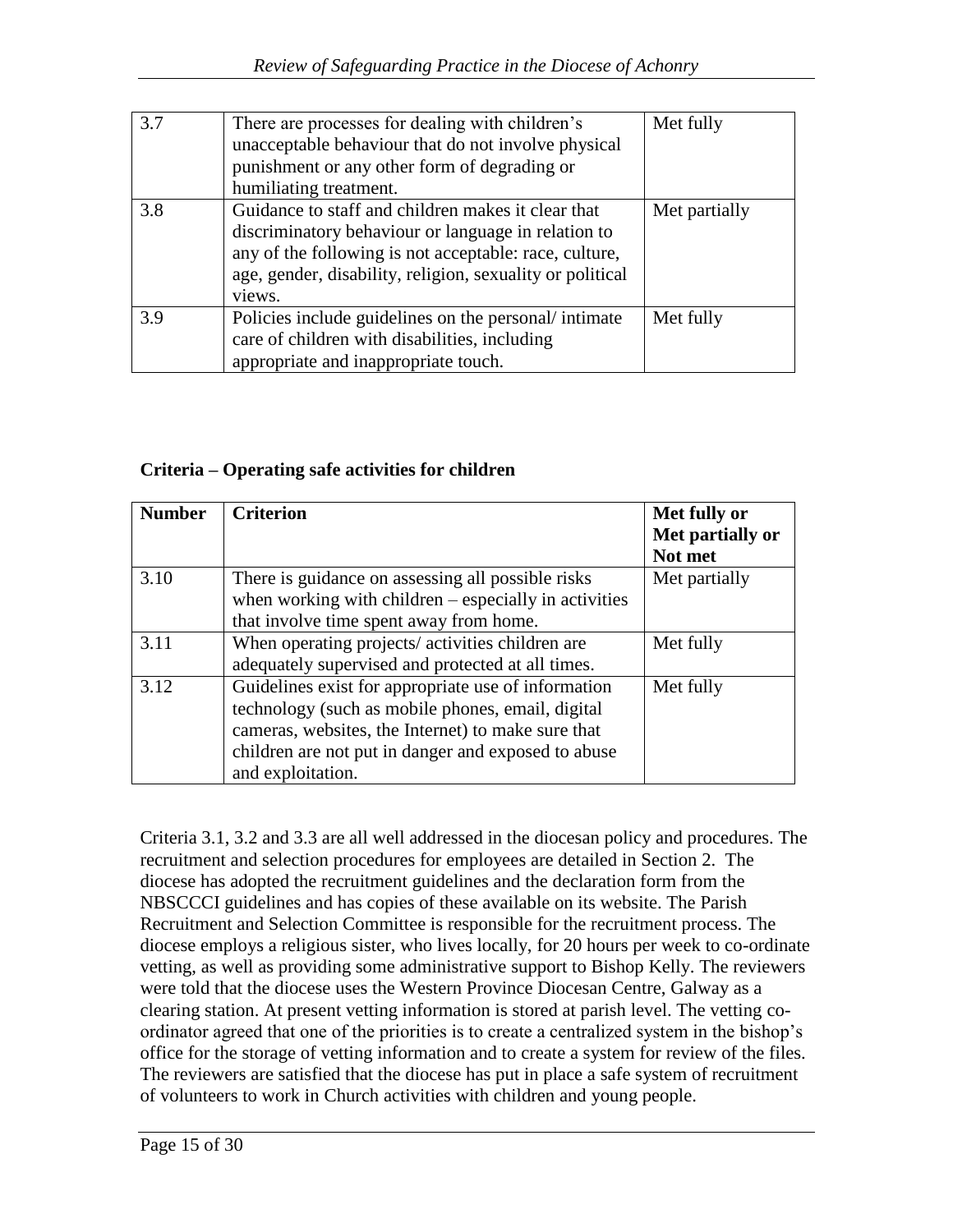#### **Recommendation 4 That the Bishop of Achonry makes arrangements for the careful inventory and transfer of all vetting files and other records from parishes to a secure location in the diocesan offices.**

The Codes of Behaviour that are presented in the Diocese of Achonry child safeguarding guidance are comprehensive and Criteria 3.4, 3.5, and 3.7 are met in full. The diocese does not have any written guidance regarding 'whistleblowing' by staff and volunteers. Whilst the policy identifies other pathways for raising concern, the policy would be strengthened further through an explicit mandate to support 'whistleblowing', and Criterion 3.6 is therefore partially met. This needs to be rectified in the next review.

### **Recommendation 5 The Safeguarding Committee should review Standard 3, Criterion 3.6 in order to strengthen the mandate for 'whistleblowing'.**

The reviewers are of the view that, whilst the policy is inclusive of all children, it would be strengthened by a more comprehensive anti-discriminatory statement. For this reason Criterion 3.8 is assessed as partially met.

### **Recommendation 6 The Safeguarding Committee should review Standard 3, Criterion 3.8 in order to strengthen the anti-discriminatory message.**

The reviewers commend the sections on disability, intimate care and bullying

The guidance on risk management for children's trips away from home is well constructed. However the policy needs to be more definitive in its guidance on risk assessment in order to fully meet the requirements of Criterion 3.10. Also, the diocesan trainers should give consideration to developing a programme to assist adult leaders and volunteers to assess risks in working with children and young people in Church related activities and to contribute to completion of this part of the standard.

## **Recommendation 7**

### **The Safeguarding Committee should review Standard 3, Criterion 3.10, with the trainers, in order to give more direction on risk assessment for overnight trips.**

There is very clear guidance in the diocesan booklet on supervision and supervisory adult to children ratios that are required and this meets the requirements of Criterion 3.11. The policy on the use of information technology is wide ranging but could be linked to the reference, under the bullying section, to the section on use of abusive threats through the misuse of technology. Nevertheless Criterion 3.12 is judged to be met fully.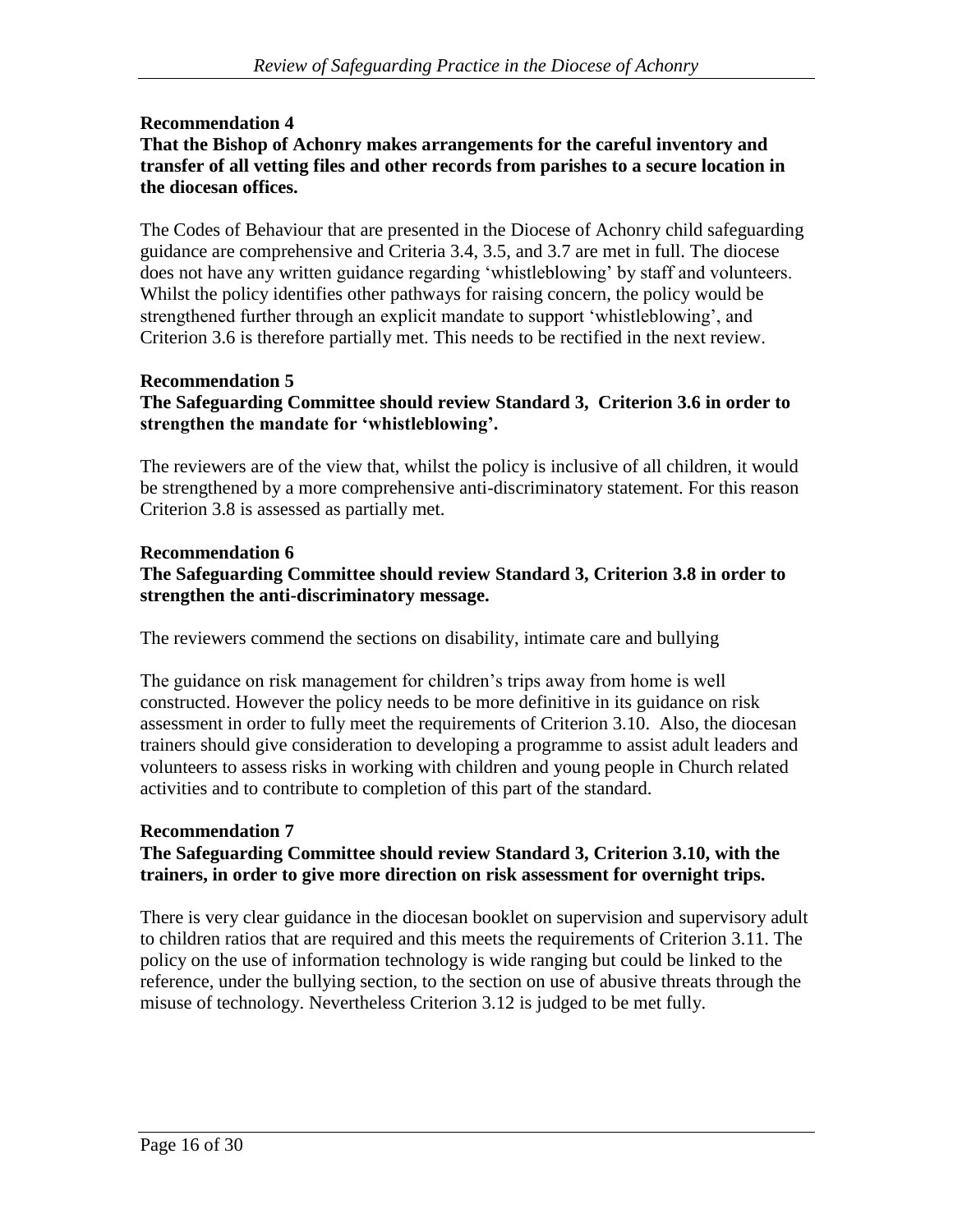## *Training and Education*

*All Church personnel should be offered training in child protection to maintain high standards and good practice.*

# **Criteria**

| <b>Number</b> | <b>Criterion</b>                                         | Met fully or<br>Met partially or |
|---------------|----------------------------------------------------------|----------------------------------|
|               |                                                          | Not met                          |
| 4.1           | All Church personnel who work with children are          | Met fully                        |
|               | inducted into the Church's policy and procedures on      |                                  |
|               | child protection when they begin working within          |                                  |
|               | Church organisations.                                    |                                  |
| 4.2           | Identified Church personnel are provided with            | Met partially                    |
|               | appropriate training for keeping children safe with      |                                  |
|               | regular opportunities to update their skills and         |                                  |
|               | knowledge.                                               |                                  |
| 4.3           | Training is provided to those with additional            | Met partially                    |
|               | responsibilities such as recruiting and selecting staff, |                                  |
|               | dealing with complaints, disciplinary processes,         |                                  |
|               | managing risk, acting as designated person.              |                                  |
| 4.4           | Training programmes are approved by National             | Met fully                        |
|               | Board for Safeguarding Children and updated in line      |                                  |
|               | with current legislation, guidance and best practice.    |                                  |

The chapter on *Training* (C4) in the Achonry policy and procedures recognises that everyone in the Church who comes into contact with children needs to be aware of child protection issues and to have the necessary knowledge and skills to keep children safe and that mandatory training appropriate to roles will be provided by the diocese to all. Responsibility for safeguarding training in the Diocese of Achonry is undertaken by a diocesan priest, who has carried out this role since 2007. The trainer (who is also in the role of Safeguarding Co-ordinator) reports to the Safeguarding Committee. There is evidently a high degree of commitment to the training programme and a recognition of its importance by the committee. In this respect the reviewers consider that Criterion 4.1 is met. Whilst training was initially based on the HSE led model, it now follows NBSCCCI design and guidance and the trainer is NBSCCCI accredited. In this respect Criterion 4.4 has been met. The reviewers were advised that the current trainer plans to step down next year and note that it is important that the diocese begins the process of recruiting a replacement sooner rather than later in order to ensure continuity. Although the policy statement is in line with the requirements of Criteria 4.2 and 4.3 (above) reviewers were told that the delivery of the programmes was still under way. There is an open policy for access to training, but the reviewers were given to understand that not all of those engaged with children have been trained, nor has it been possible to provide all the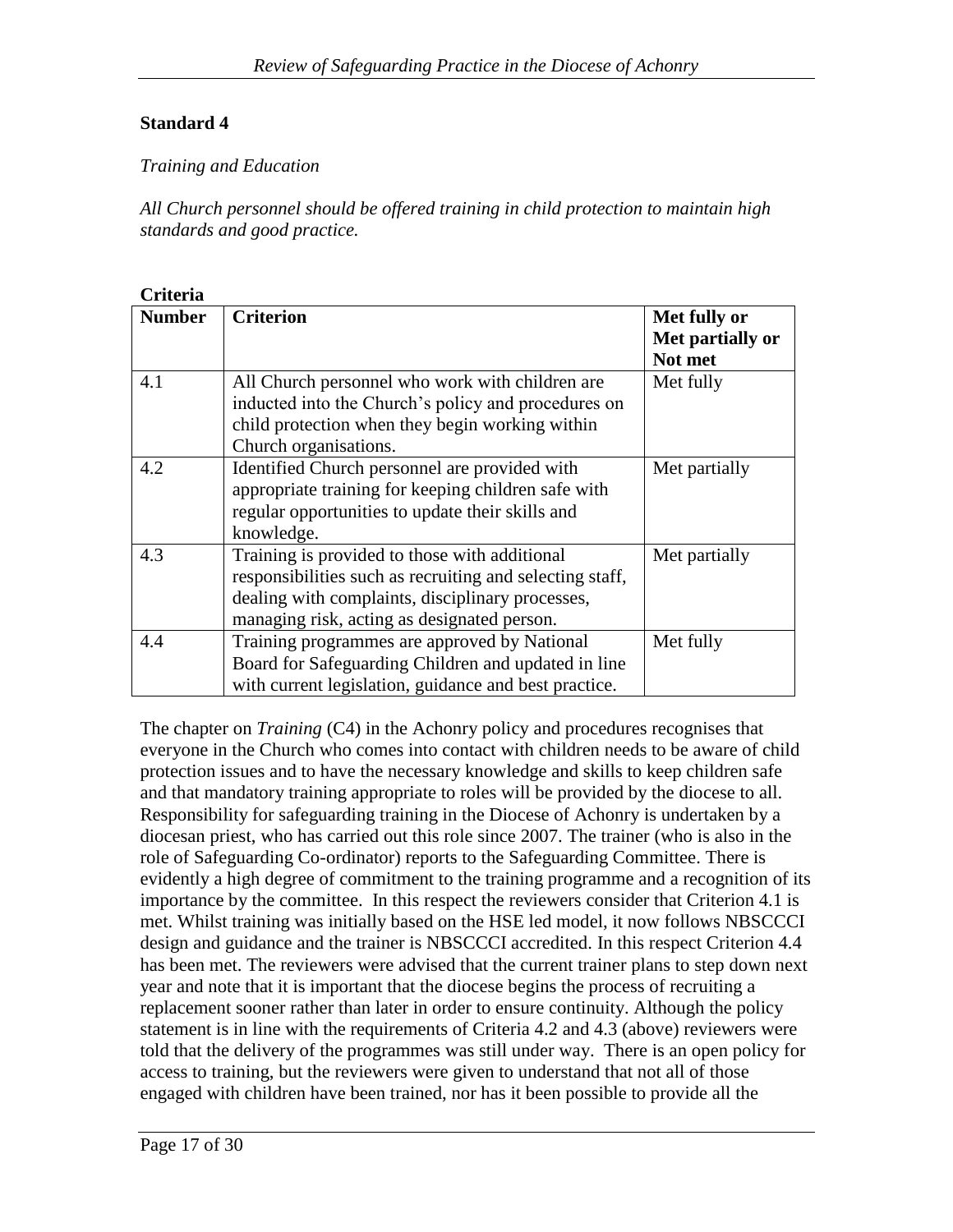updated training that is needed. The planning for training is currently done using information from the parish audits and the reviewers were informed that this information, together with evaluation feedback, indicated that there were no major gaps in the programme. Whilst some training is appropriately carried out jointly with trainers from adjoining dioceses, the burden on one trainer in Achonry appears to be considerable. The reviewers were unable to find evidence of a systematic training needs analysis in the diocese, either to establish accurately what had been achieved, or to identify priorities and targets. The reviewers recommend that the diocese consider committing to an additional training resource. In was on this basis it is concluded that Criteria 4.2 and 4.3 were partially met.

## **Recommendation 8**

**The Safeguarding Committee needs to ensure that a formal training needs analysis is carried out as the basis for the design, implementation and review of an annual training plan for the diocese.**

### **Recommendation 9**

**Bishop Kelly, in conjunction with the Safeguarding Committee and the other key members of the safeguarding structure, need to review diocesan training capacity, in order to ensure that the resources are in place to achieve full compliance with Standard 4.**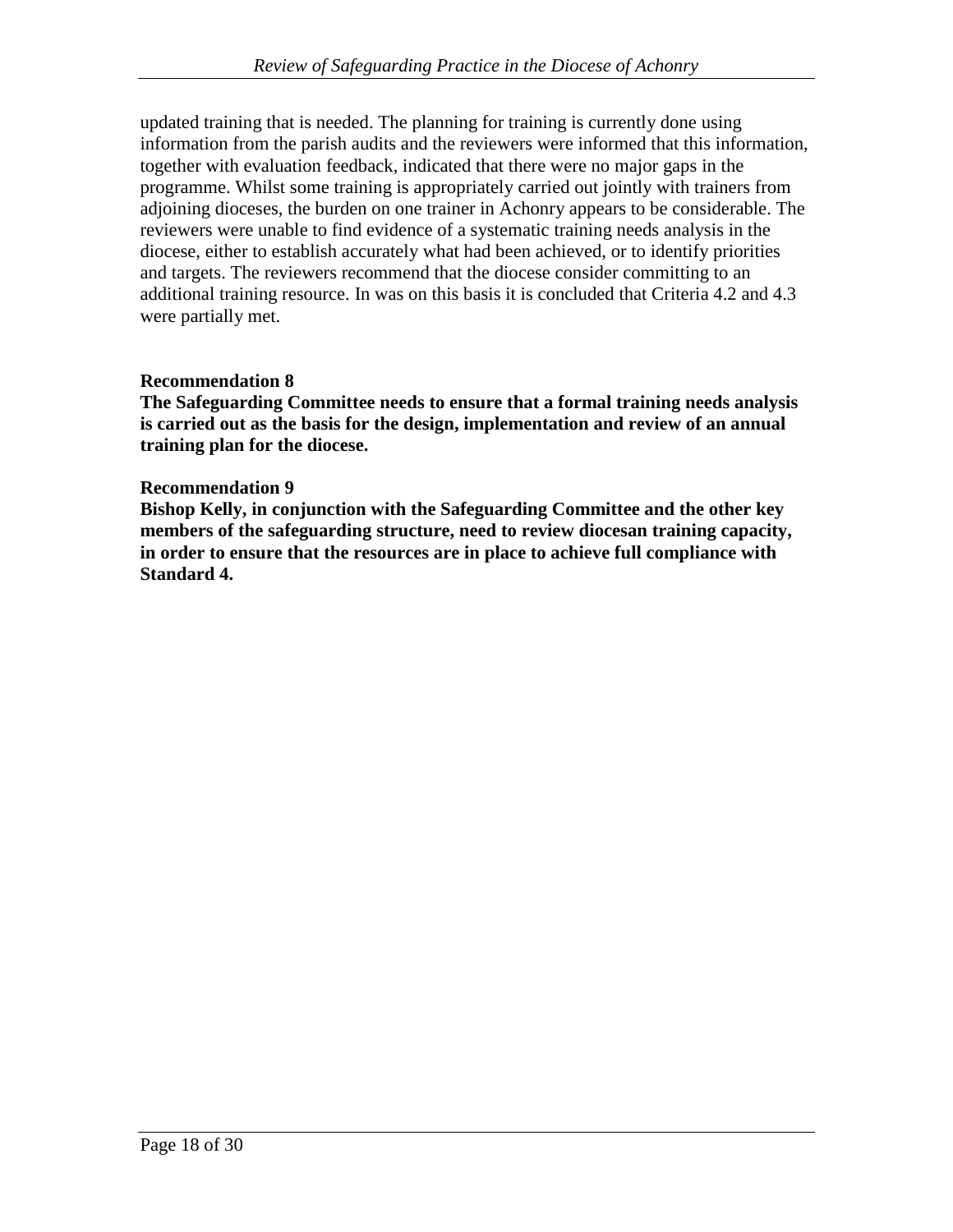### *Communicating the Church's Safeguarding Message*

*This standard requires that the Church's safeguarding policies and procedures be successfully communicated to Church personnel and parishioners (including children). This can be achieved through the prominent display of the Church policy, making children aware of their right to speak out and knowing who to speak to, having the Designated Person's contact details clearly visible, ensuring Church personnel have access to contact details for child protection services, having good working relationships with statutory child protection agencies and developing a communication plan which reflects the Church's commitment to transparency.*

| <b>Number</b> | <b>Criterion</b>                                      | Met fully or     |
|---------------|-------------------------------------------------------|------------------|
|               |                                                       | Met partially or |
|               |                                                       | Not met          |
| 5.1           | The child protection policy is openly displayed and   | Met fully        |
|               | available to everyone.                                |                  |
| 5.2           | Children are made aware of their right to be safe     | Met partially    |
|               | from abuse and who to speak to if they have           |                  |
|               | concerns.                                             |                  |
| 5.3           | Everyone in Church organisations knows who the        | Met fully        |
|               | designated person is and how to contact them.         |                  |
| 5.4           | Church personnel are provided with contact details of | Met fully        |
|               | local child protection services, such as Health and   |                  |
|               | Social Care Trusts / Health Service Executive, PSNI,  |                  |
|               | An Garda Síochána, telephone helplines and the        |                  |
|               | designated person.                                    |                  |
| 5.5           | Church organisations establish links with statutory   | Met fully        |
|               | child protection agencies to develop good working     |                  |
|               | relationships in order to keep children safe.         |                  |
| 5.6           | Church organisations at diocesan and religious order  | Met partially    |
|               | level have an established communications policy       |                  |
|               | which reflects a commitment to transparency and       |                  |
|               | openness.                                             |                  |

The reviewers discussed this standard with the members of the diocesan Safeguarding Committee, with other key members of the safeguarding structure and with two parish representatives. All of these personnel give of their time voluntarily and undertake very significant work on behalf of the children of the diocese. The Achonry safeguarding policy and procedures provides information and contact details for a number of members of the Safeguarding Committee. The policy states that the committee will undertake implementation and monitoring of the policy and procedures through regular audit from

#### **Criteria**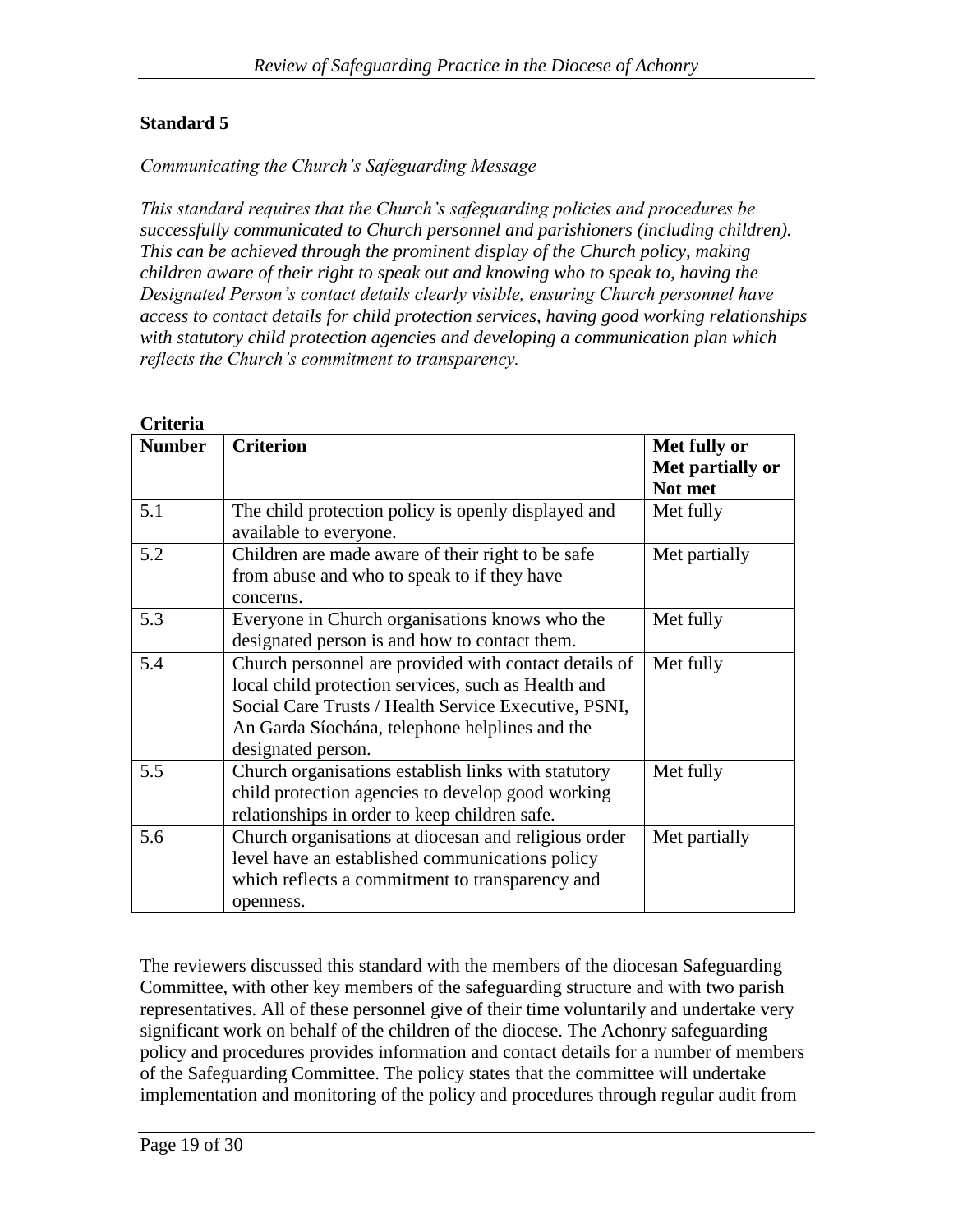the parishes and church bodies of the diocese, reviews of local records such as sacristy books, on-going communication with the HSE and NSBCCCI and an annual report from the designated person. It also refers to compliance with policy and procedures, appropriate reporting to the NBSCCI and HSE, and to the safe and secure storage of records. The reviewers learned from members of the Safeguarding Committee that its principal activities to date have been those associated with writing and launching the policy and procedures, developing the training and vetting programmes and getting the audits started.

The role of Chair of the Safeguarding Committee (Safeguarding Co-ordinator) is shared between a diocesan priest and a female lay person who has a legal background. The latter told the reviewers of the need to develop a regular formal reporting process from the committee to the bishop addressing all safeguarding matters. She noted that the safeguarding structure in the diocese was still evolving and identified a number of issues that needed to be addressed, including a written job description for the role of Safeguarding Co-ordinator, more formal arrangements for input from parish representatives and in relation to training, the need for a second trainer and the need for a longer term safeguarding plan. Both safeguarding co-ordinators confirmed to the reviewers that parish audits had been carried out which focused on training and vetting issues.

## **Recommendation 10**

### **The bishop and the Safeguarding Committee should agree and implement a regular formal report from the committee to the bishop, addressing the state of safeguarding in the diocese.**

The diocese has some 60 Child Safeguarding Parish Representatives. These volunteers are responsible for ensuring that all churches in the diocese have clearly visible posters that indicate what the diocesan safeguarding policy is, who the key personnel are and who a concerned parishioner should contact if worried about the safety and welfare of a child. They were described to the reviewers by one of the safeguarding co-ordinators as "the eyes and ears of the (Safeguarding) Committee". The Child Safeguarding Parish Representatives also have the responsibility for ensuring that safeguarding procedures in relation to altar servers are followed and for ensuring that safeguarding procedures are in place for those who use parish halls and community centres for activities with children and young people. These representatives ensure that all Church related groups catering for children, such as children's choirs and liturgies are guided by best practice codes of behaviour and appropriate supervision arrangements. They also ensure that child safeguarding information is regularly included in all parish newsletters and other parish media. The reviewers were very impressed by the evident commitment and competence of the two representatives whom they met.

It is clear to the reviewers that Criteria 5.1, 5.3, 5.4 and 5.5 are fully met in the Diocese of Achonry. It is also very apparent that Bishop Kelly has provided leadership in relation to proactive safeguarding work within his diocese by both word and deed. The importance of the ripple effect of a safeguarding ethos at leadership level cannot be over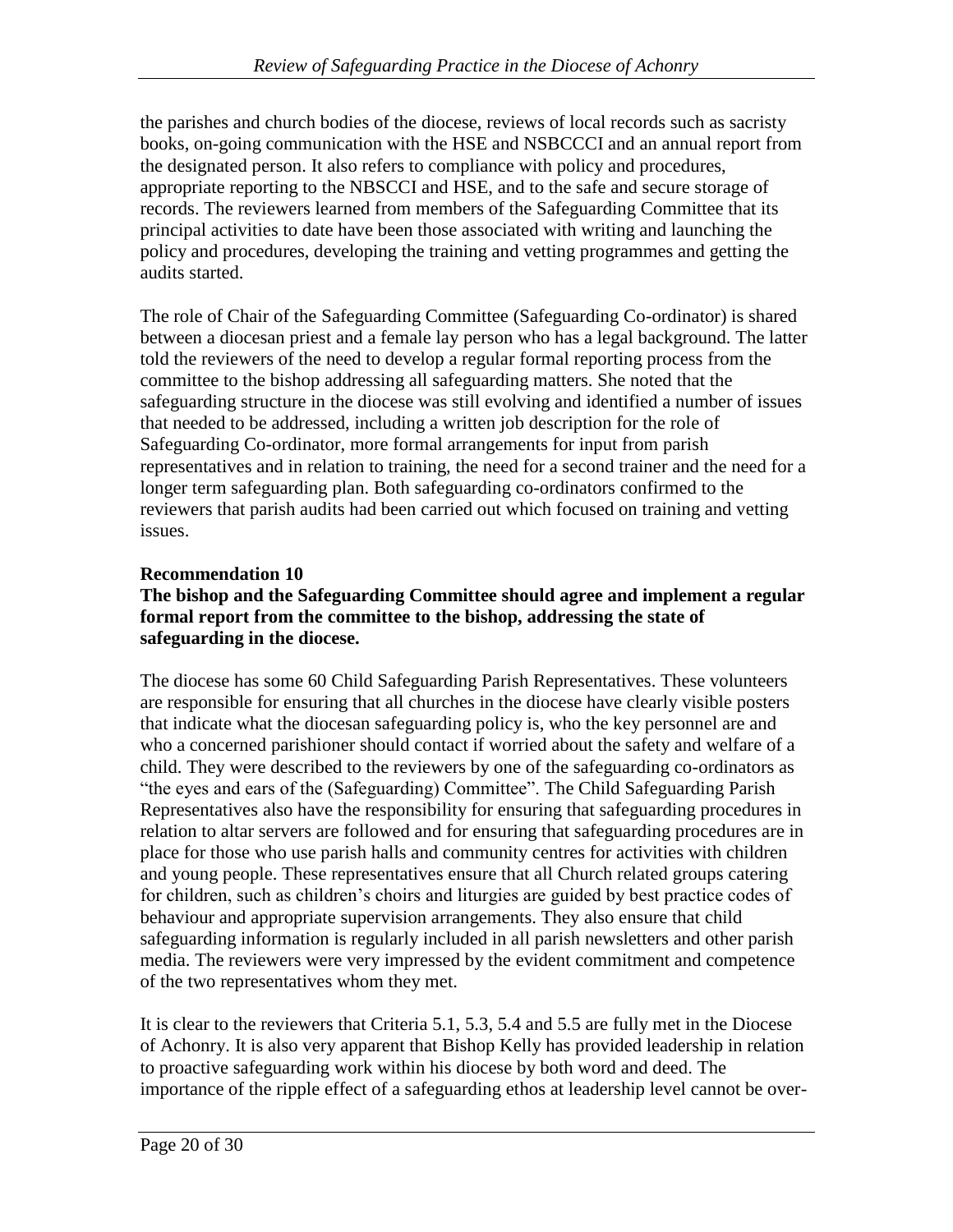emphasised. This has created the conditions within which lay volunteers can contribute great energy and creativity to the safeguarding project in the diocese.

Regarding Criterion 5.2, which is assessed as partially met, the reviewers have asked the Safeguarding Committee to consider ways of proactively involving children and young people in articulating and communicating their right to be safe.

### **Recommendation 11**

**The Safeguarding Committee should, with the support of trainers, consider ways of directly involving children and young people in articulating and communicating their right to be safe.**

In relation to Criterion 5.6, the reviewers were unable to source evidence of an established communications policy and the criterion is therefore assessed as partially met. The need for this was identified by one of the safeguarding co-ordinators and the reviewers are satisfied that this will be addressed.

### **Recommendation 12**

**The bishop, in consultation with the Safeguarding Committee, needs to develop a formal safeguarding communications policy for the diocese based on the principle of transparency and openness, knitting together all of the elements of the safeguarding structure, developing communication initiatives for children and young people and providing for management of the media as required.**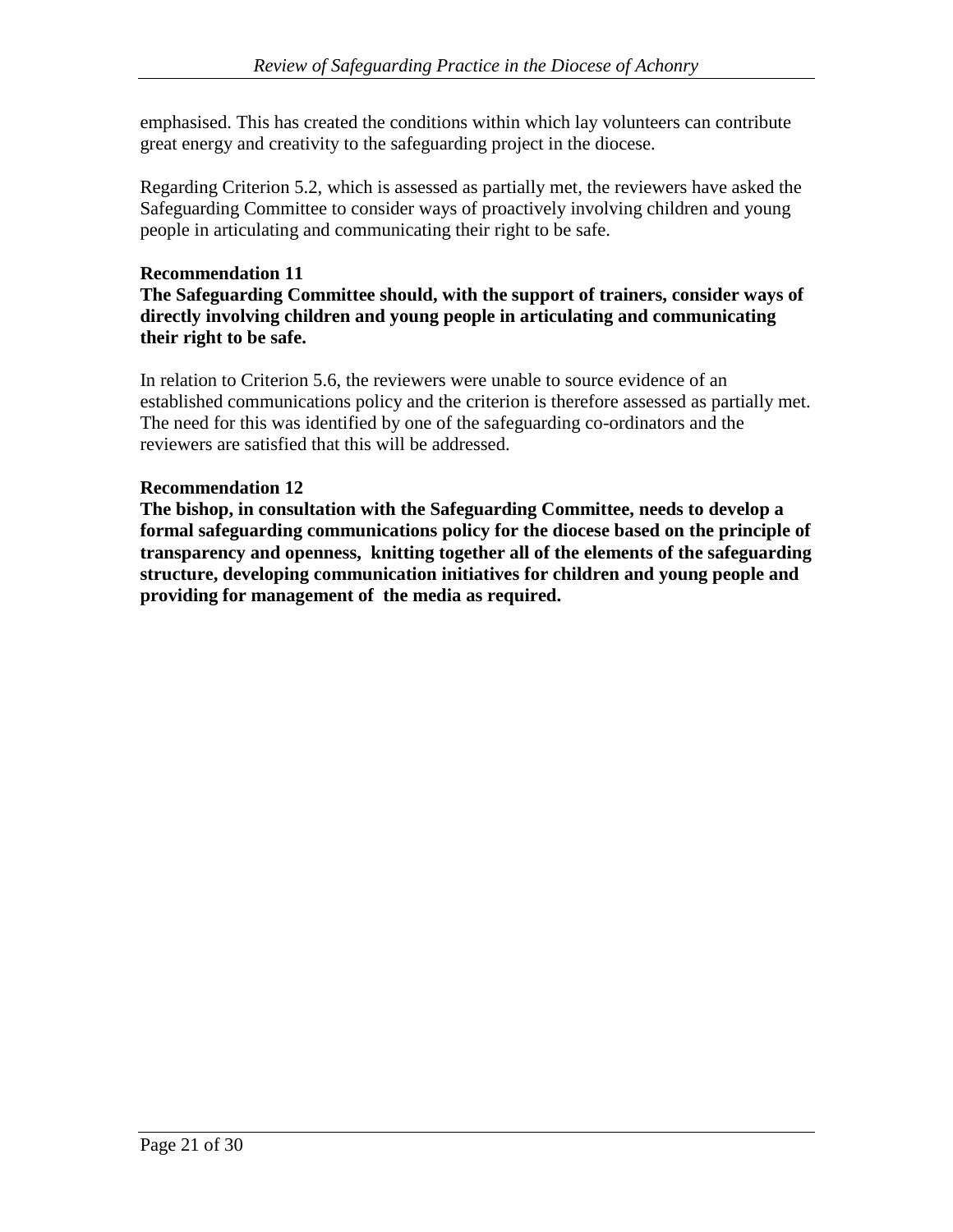*Access to Advice and Support*

*Those who have suffered child abuse should receive a compassionate and just response and should be offered appropriate pastoral care to rebuild their lives.*

*Those who have harmed others should be helped to face up to the reality of abuse, as well as being assisted in healing.*

### **Criteria**

| <b>Number</b> | <b>Criterion</b>                                     | Met fully or                |
|---------------|------------------------------------------------------|-----------------------------|
|               |                                                      | Met partially or<br>Not met |
| 6.1           | Church personnel with special responsibilities for   | Met fully                   |
|               | keeping children safe have access to specialist      |                             |
|               | advice, support and information on child protection. |                             |
| 6.2           | Contacts are established at a national and/ or local | Met fully                   |
|               | level with the relevant child protection/welfare     |                             |
|               | agencies and helplines that can provide information, |                             |
|               | support and assistance to children and Church        |                             |
|               | personnel.                                           |                             |
| 6.3           | There is guidance on how to respond to and support a | Met fully                   |
|               | child who is suspected to have been abused whether   |                             |
|               | that abuse is by someone within the Church or in the |                             |
|               | community, including family members or peers.        |                             |
| 6.4           | Information is provided to those who have            | Met partially               |
|               | experienced abuse on how to seek support.            |                             |
| 6.5           | Appropriate support is provided to those who have    | Met fully                   |
|               | perpetrated abuse to help them to face up to the     |                             |
|               | reality of abuse as well as to promote healing in a  |                             |
|               | manner which does not compromise children's          |                             |
|               | safety.                                              |                             |

The Diocese of Achonry has well developed professional working relationships with An Garda Síochána, the HSE and the NBSCCCI and through these contacts, is able to access appropriate specialist advice, support and information. Through attendance at training events and child protection seminars and conferences, diocesan safeguarding personnel have established good and effective links with other relevant agencies that can provide necessary supports and assistance. The diocese is also a member of the National Case Management Reference Group (NCMRG) operated by the NBSCCCI and can bring any cases of concern to that group for guidance. In these ways the diocese has met the requirements of Criteria 6.1 and 6.2.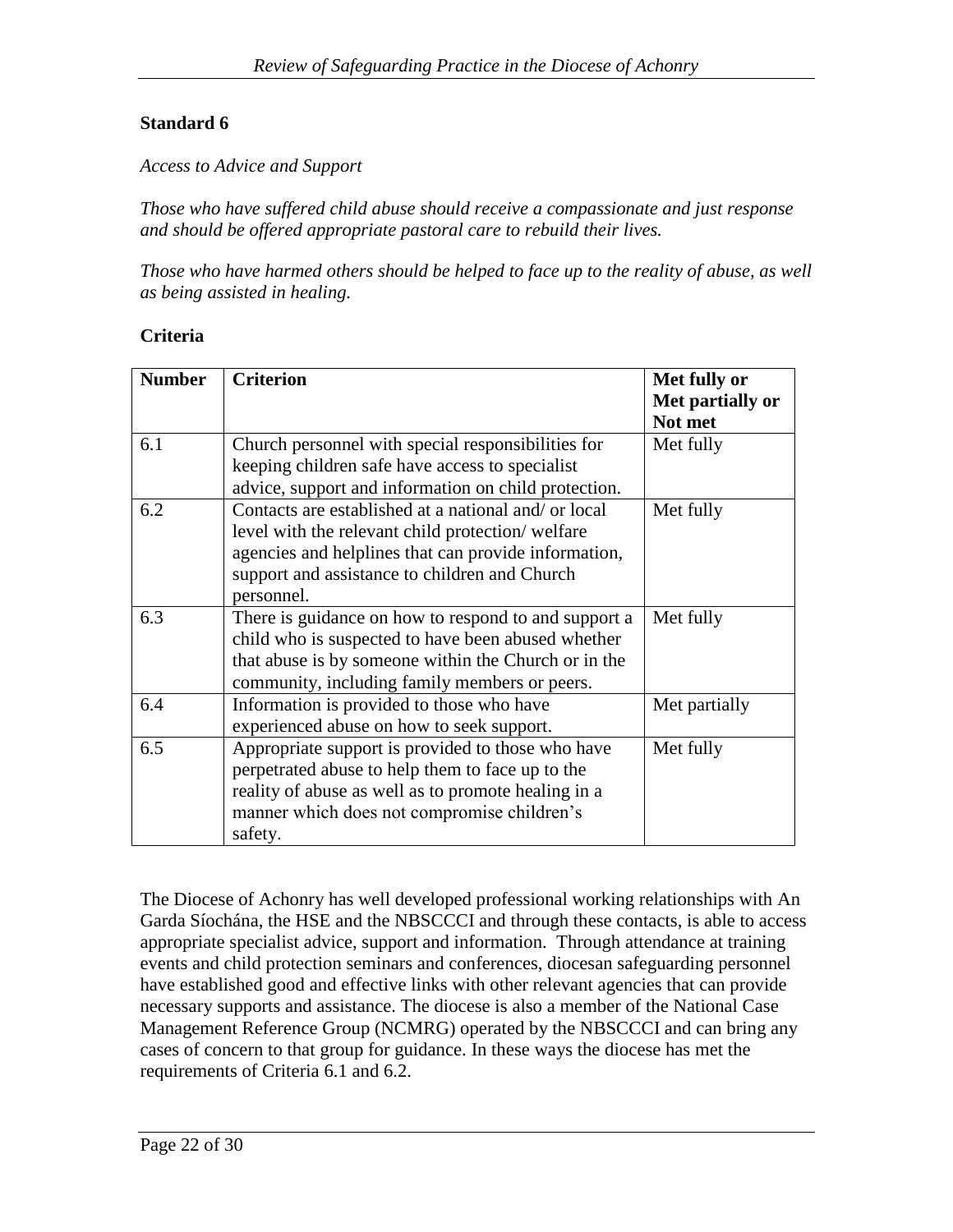Chapter 3 of the Achonry policy and procedures provides detailed guidance on recognising and responding to abuse and Criterion 6.3 is deemed to be met.

In relation to Criterion 6.4, reviewers have noted that Bishop Kelly has been proactive in attempting to make direct contact with victims of abuse in individual cases which he inherited. Bishop Kelly's decision to issue an apology on behalf of the diocese in relation to the Fr. P. case sent out an important message about the seriousness with which the diocese now wishes to respond to safeguarding and victim issues. The diocese has employed a religious sister since 1996 in a victim support role. This person, who has a background in family therapy and in working with victims and abusers has provided a valuable counselling service to victims who sought to take it up and continues to be available in this capacity. In discussion with the safeguarding committee and other key members of the safeguarding structure, the reviewers recommend that, building on Bishop Kelly's lead in this area, more work needs to be done in the diocese to develop a victim support strategy. It is for this reason that Criterion 6.4 is deemed as partially met.

## **Recommendation 13**

**Bishop Kelly, the Victim Support Person and the Safeguarding Committee need to develop and implement a diocesan strategy for reaching out to and supporting victims of clerical abuse.**

In relation to Criterion 6.5, it is apparent from the case management files that were examined in the course of the review that respondent priests have been offered appropriate assessment and therapeutic services, although some have declined to utilise these.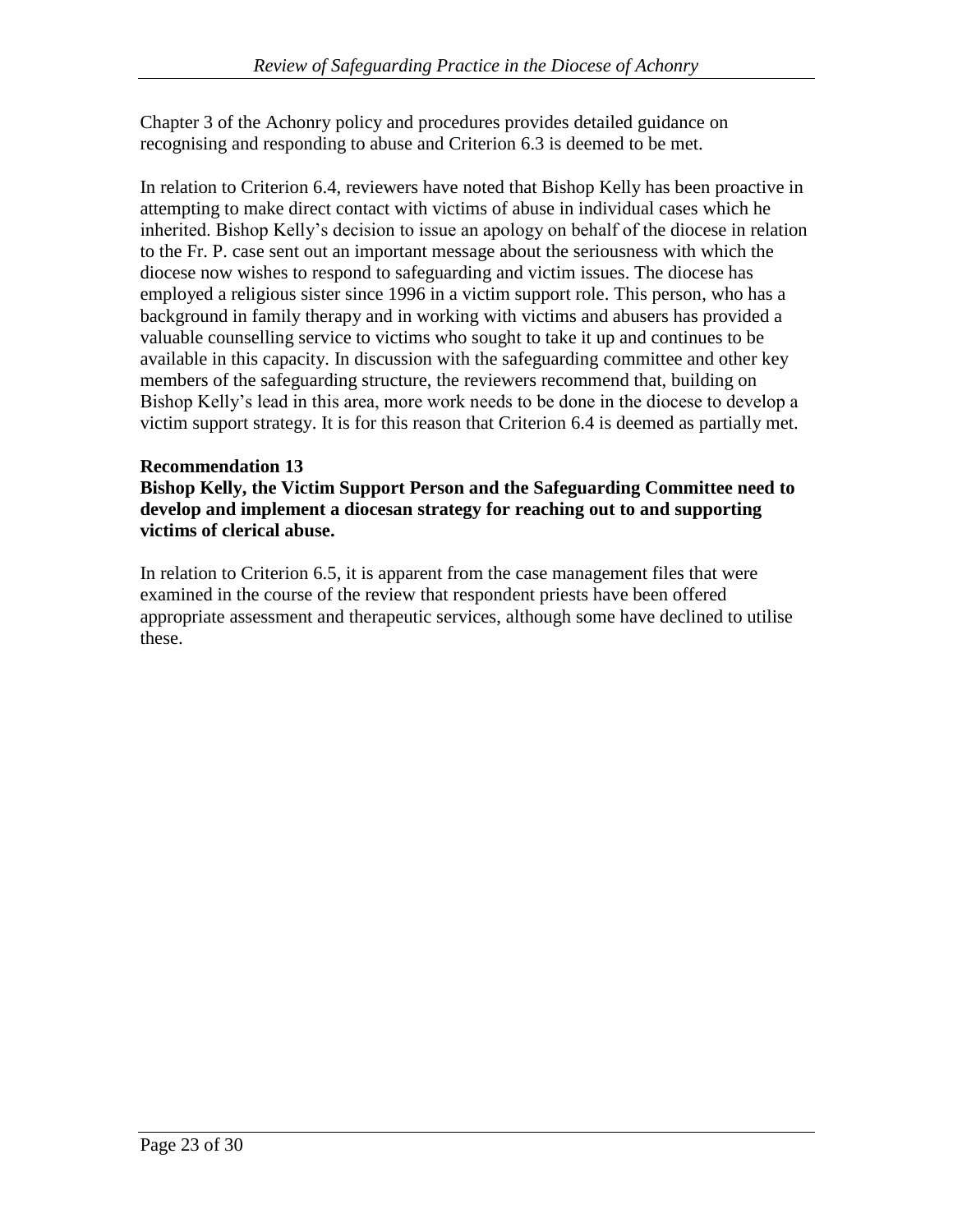### *Implementing and Monitoring Standards*

*Standard 7 outlines the need to develop a plan of action, which monitors the effectiveness of the steps being taken to keep children safe. This is achieved through making a written plan, having the human and financial resources available, monitoring compliance and ensuring all allegations and suspicions are recorded and stored securely.*

| Criteria |  |
|----------|--|
|          |  |

| Спена         |                                                       |                                             |
|---------------|-------------------------------------------------------|---------------------------------------------|
| <b>Number</b> | <b>Criterion</b>                                      | Met fully or<br>Met partially or<br>Not met |
|               |                                                       |                                             |
| 7.1           | There is a written plan showing what steps will be    | Not met                                     |
|               | taken to keep children safe, who is responsible for   |                                             |
|               | implementing these measures and when these will be    |                                             |
|               | completed.                                            |                                             |
| 7.2           | The human or financial resources necessary for        | Met fully                                   |
|               | implementing the plan are made available.             |                                             |
| 7.3           | Arrangements are in place to monitor compliance       | Met fully                                   |
|               | with child protection policies and procedures.        |                                             |
| 7.4           | Processes are in place to ask parishioners (children  | Met partially                               |
|               | and parents/carers) about their views on policies and |                                             |
|               | practices for keeping children safe.                  |                                             |
| 7.5           | All incidents, allegations/suspicions of abuse are    | Met fully                                   |
|               | recorded and stored securely.                         |                                             |

The reviewers were unable to source any evidence of activity to develop a strategic safeguarding plan for the Diocese of Achrony. Although the diocese has made really good progress in recent years, the work has not been fully documented or co-ordinated. Criterion 7.1in relation to a written safeguarding plan for the diocese has not been addressed. Such a plan would state what is currently in place to keep children safe, would identify strengths, weaknesses, opportunities, threats, would draw together the actions identified in this audit, together with the agendas already identified by the Safeguarding Committee, into a single three year plan. The reviewers have been assured that the financial support will be available to implement such a strategic plan. The reviewers have noted that, thankfully, the role of the Designated Persons in the management of allegations or 'live' cases has been light. Bishop Kelly should consider using this resource to develop a more strategic direction for his safeguarding structure. One suggestion to start the process could be to convene a facilitated (day long) strategic planning workshop, bringing together all of the people involved in the diocesan safeguarding project, to agree the priorities and the time scales for the way forward.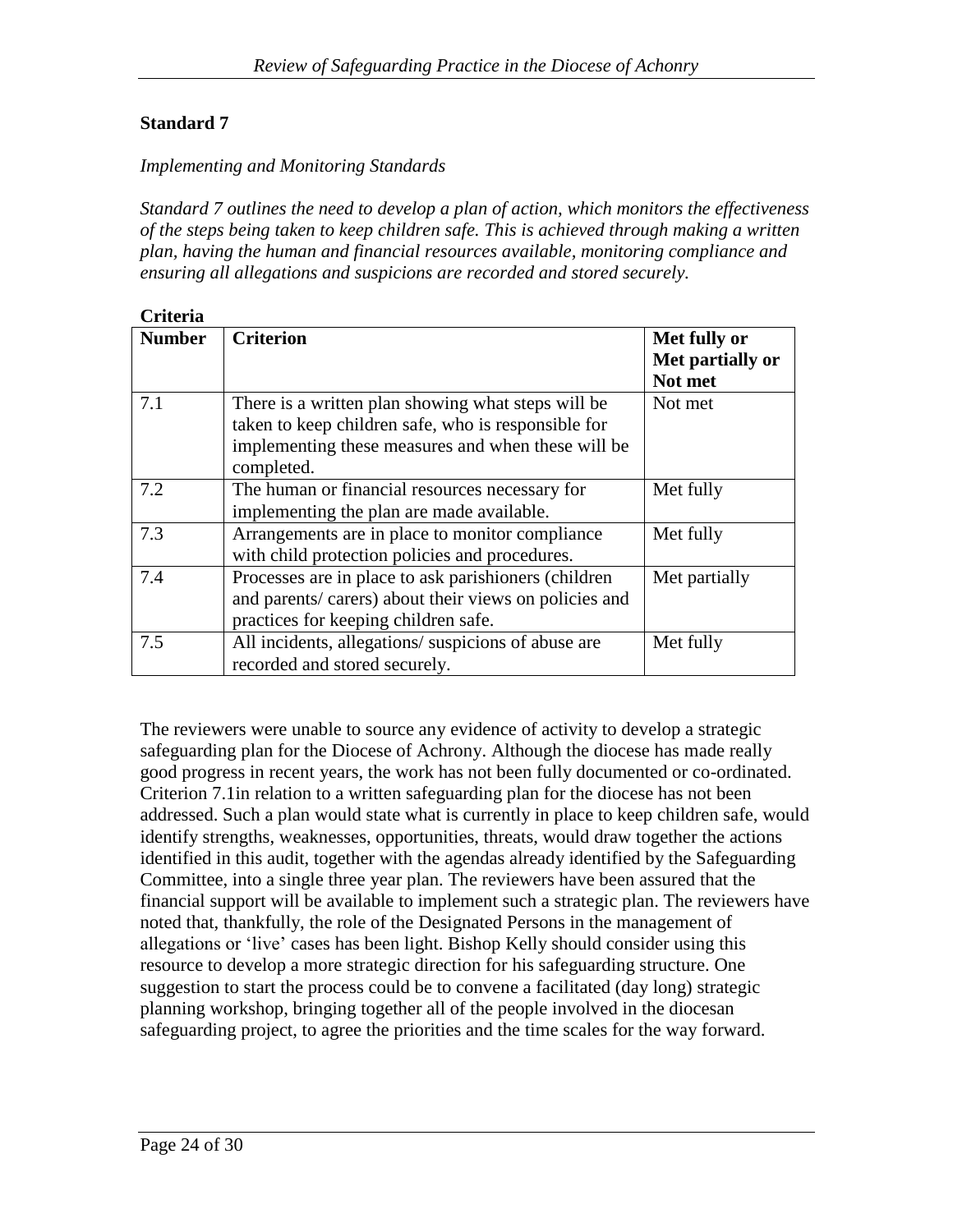### **Recommendation 14 Bishop Kelly and the Safeguarding Committee need to address Criterion 7.1 by developing and implementing a three year strategic safeguarding plan for the diocese.**

The reviewers have considered that Criterion 7.3 is met through the existing safeguarding structures, although this would be strengthened by more formal reporting arrangements already identified in Recommendation 11.

The reviewers feel that Criterion 7.4 is well met through the parish level structures in relation to parents and carers, but less well developed in relation to children. This gap is already addressed in Recommendations 3 and 12*.* 

## **Recommendation 15**

**Bishop Kelly and the Safeguarding Committee to design and develop child/young person friendly process for ascertaining their views on safeguarding (to be taken forward with Recommendations 3 and 12).** 

The reviewers have seen evidence that information storage arrangements in the bishops office are safe and secure, and that Criterion 7.5 is fully met.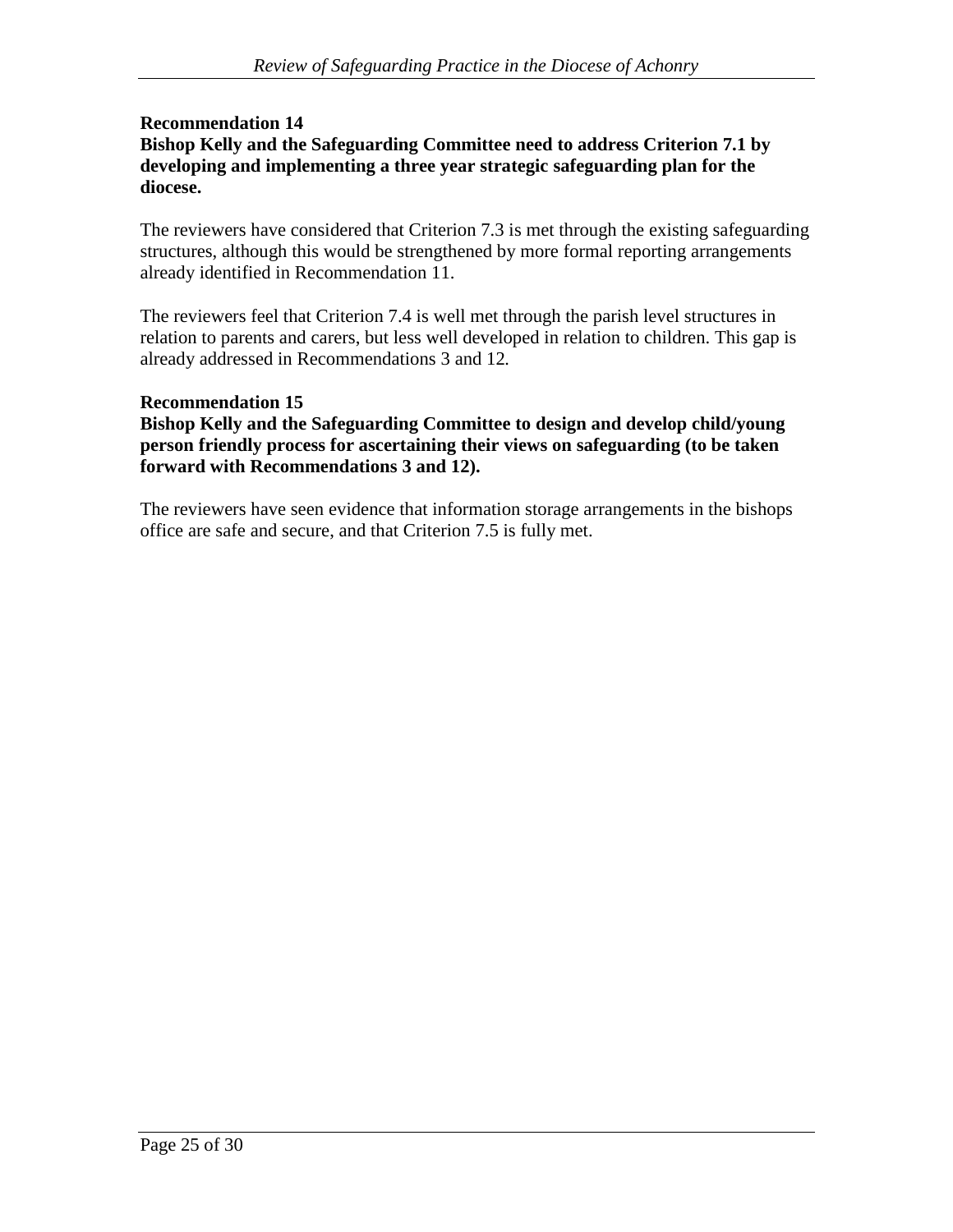# **Recommendations**

#### **Recommendation 1**

**The Diocesan Safeguarding Committee should review Criterion 1.6, with a view to inserting a clear statement about the role of the Church authority and of the Designated Person in managing priests and other diocesan personnel in respect of whom allegations have been made, but where the civil processes have been discontinued and/or completed.**

#### **Recommendation 2**

**While Bishop Kelly has no authority over other bishops, the reviewers recommend that he should contact the bishops of the two retired priests advising that they put in place precepts which include: no public ministry; no unsupervised contact with children and no priest's clothing and ask them to forward a copy of the precept to the priests and Bishop Kelly for his records.**

#### **Recommendation 3**

**The Safeguarding Committee should consider Criterion 2.5 further and include a child/young person centred complaints policy in its next review of the policy and procedures.**

#### **Recommendation 4**

**That the Bishop of Achonry makes arrangements for the careful inventory and transfer of all vetting files and other records from parishes to a secure location in the diocesan offices.**

#### **Recommendation 5**

**The Safeguarding Committee should review Standard 3, Criterion 3.6 in order to strengthen the mandate for 'whistleblowing'.**

#### **Recommendation 6**

**The Safeguarding Committee should review Standard 3 Criterion 3.8 in order to strengthen the anti-discriminatory message.**

#### **Recommendation 7**

**The Safeguarding Committee should review Standard 3 Criterion 3.10, with the trainers, in order to give more direction on risk assessment for overnight trips.**

### **Recommendation 8**

**The Safeguarding Committee needs to ensure that a formal training needs analysis is carried out as the basis for the design, implementation and review of an annual training plan for the diocese.**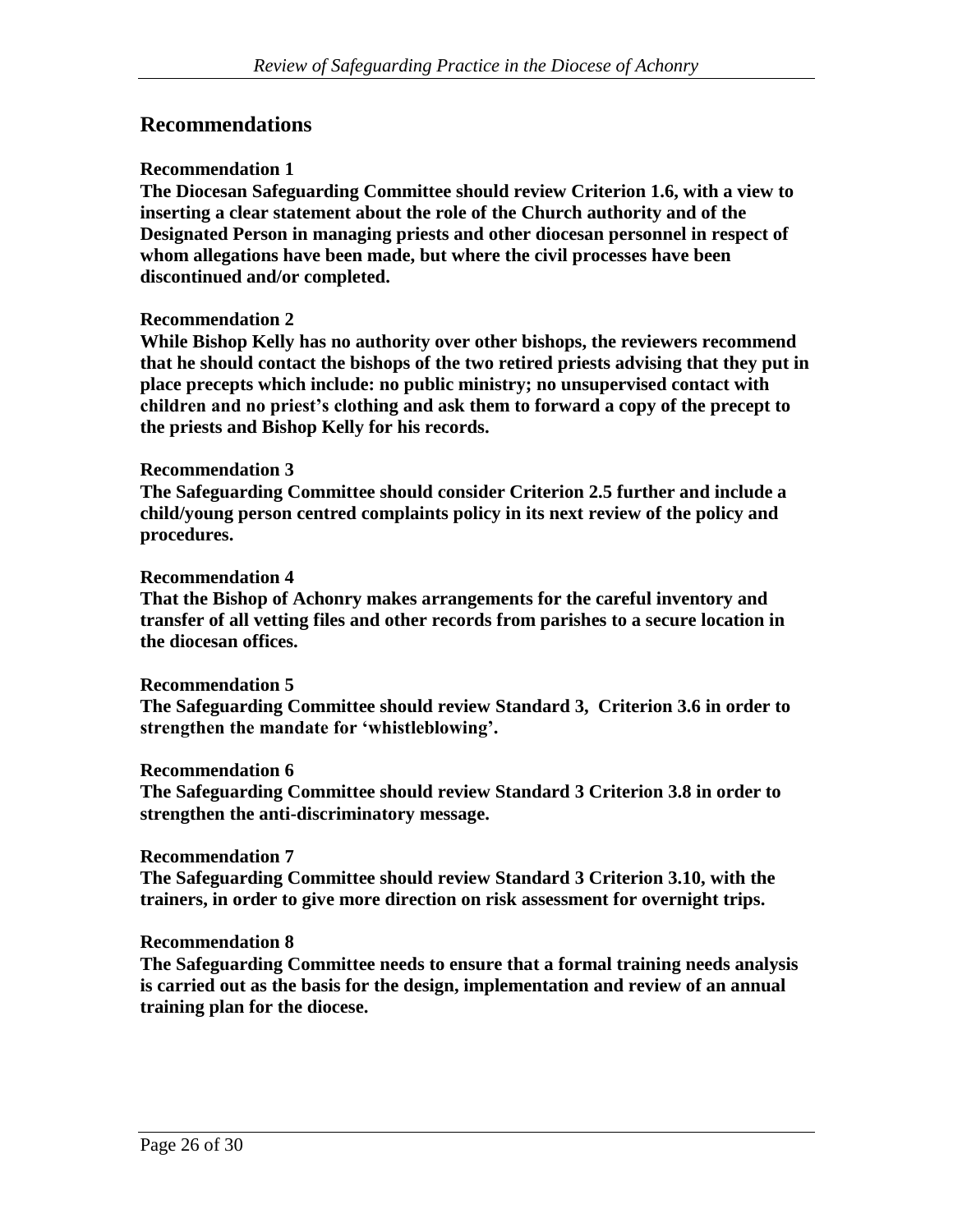### **Recommendation 9**

**Bishop Kelly, in conjunction with the Safeguarding Committee and the other key members of the safeguarding structure, need to review diocesan training capacity, in order to ensure that the resources are in place to achieve full compliance with Standard 4.**

### **Recommendation 10**

**The bishop and the Safeguarding Committee should agree and implement a regular formal report from the committee to the bishop, addressing the state of safeguarding in the diocese.**

### **Recommendation 11**

**The Safeguarding Committee should, with the support of trainers, consider ways of directly involving children and young people in articulating and communicating their right to be safe.**

### **Recommendation 12**

**The bishop, in consultation with the Safeguarding Committee, needs to develop a formal safeguarding communications policy for the diocese based on the principle of transparency and openness, knitting together all of the elements of the safeguarding structure, developing communication initiatives for children and young people and providing for management of the media as required.**

### **Recommendation 13**

**Bishop Kelly, the Victim Support Person and the Safeguarding Committee need to develop and implement a diocesan strategy for reaching out to and supporting victims of clerical abuse.**

### **Recommendation 14**

**Bishop Kelly and the Safeguarding Committee need to address Criterion 7.1 by developing and implementing a three year strategic safeguarding plan for the diocese.**

### **Recommendation 15**

**Bishop Kelly and the Safeguarding Committee to design and develop child/young person friendly process for ascertaining their views on safeguarding (to be taken forward with Recommendations 3 and 12).**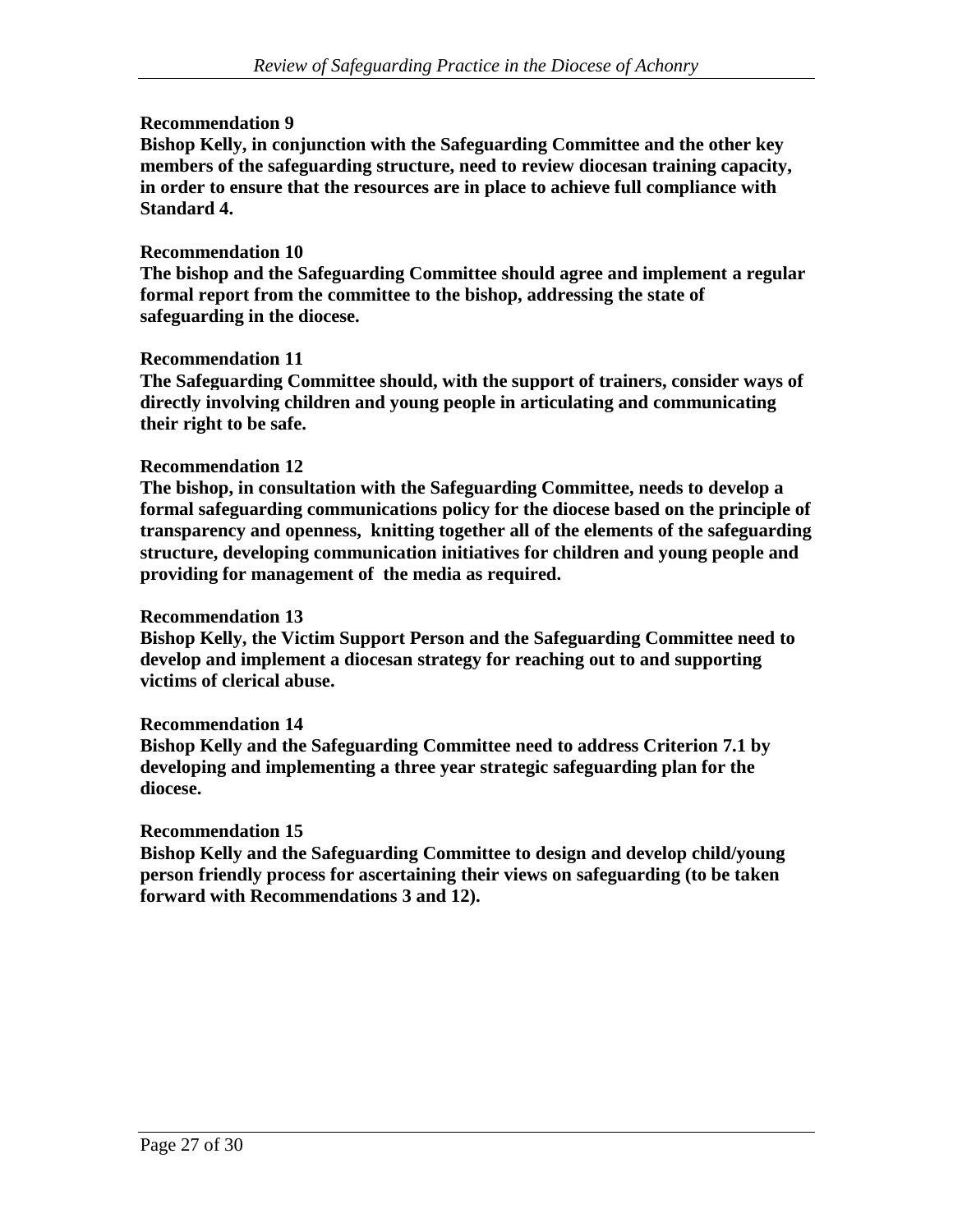### **Review of Safeguarding in the Catholic Church in Ireland**

### **Terms of Reference**

which should be read in conjunction with the accompanying Notes

- 1. To ascertain the full extent of all complaints or allegations, knowledge, suspicions or concerns of child sexual abuse, made to the diocese by individuals or by the Civil Authorities in the period  $1<sup>st</sup>$  January 1975 to time of review, against Catholic clergy and/or religious still living and who are ministering/or who once ministered under the aegis of the diocese and examine/review and report on the nature of the response on the part of the diocese.
- 2. If deemed relevant, select a random sample of complaints or allegations, knowledge, suspicions or concerns of child sexual abuse, made to the diocese by individuals or by the Civil Authorities in the period  $1<sup>st</sup>$  January 1975 to time of review, against Catholic clergy and/or religious now deceased and who ministered under the aegis of the diocese and examine/review and report on the nature of the response on the part of the diocese.
- 3. To ascertain all of the cases during the relevant period in which the diocese:
	- knew of child sexual abuse involving Catholic clergy and/or religious still living and including those clergy and/or religious visiting, studying and/or retired;
	- had strong and clear suspicion of child sexual abuse; or
	- had reasonable concern:

and examine/review and report on the nature of the response on the part of the diocese.

- 4. To consider and report on the following matters:
	- Child safeguarding policies and guidance materials currently in use in the diocese and an evaluation of their application;
	- Communication by the diocese with the Civil Authorities;
	- Current risks and their management.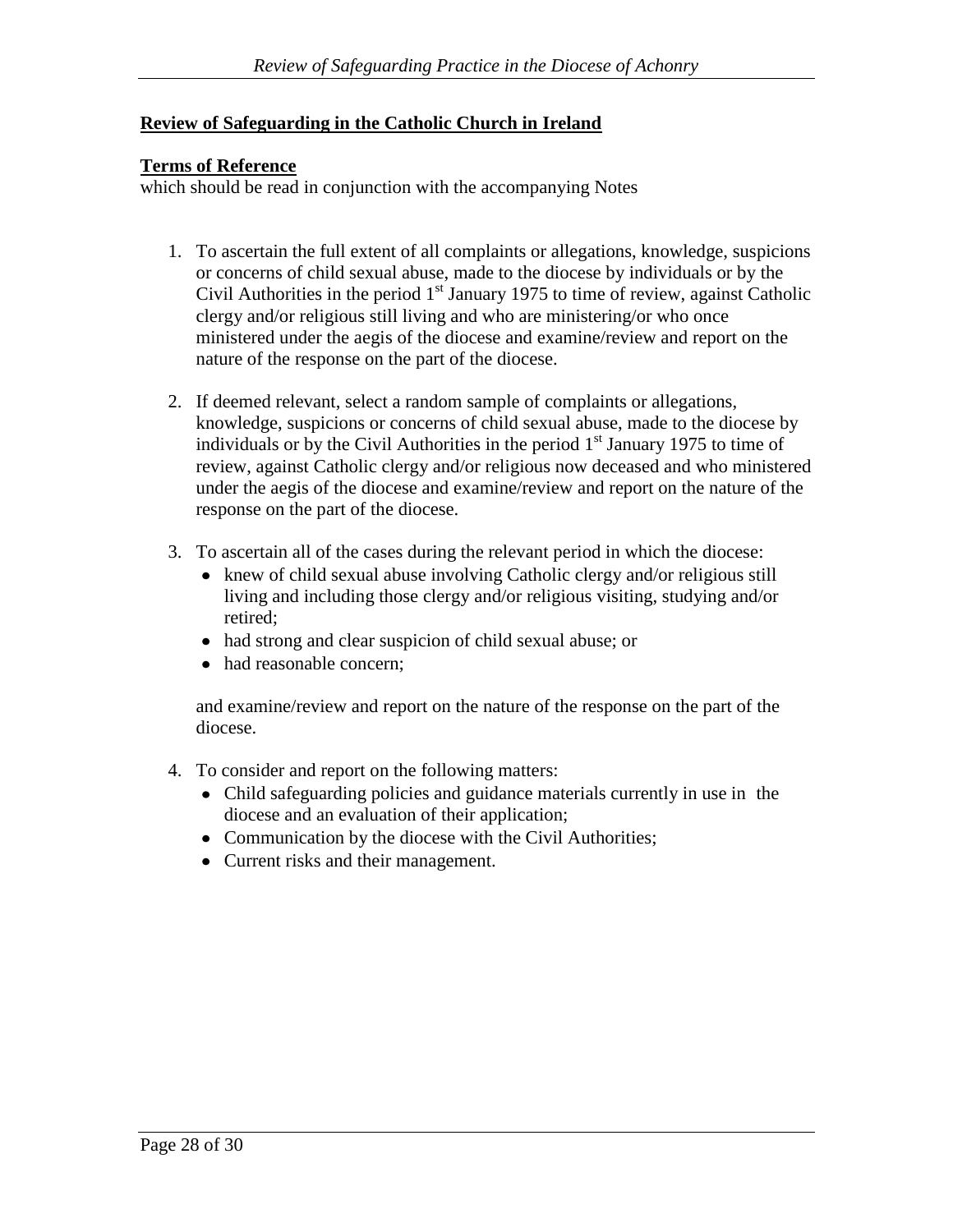### **Accompanying Notes**

### *Note 1* **Definition of Child Sexual Abuse:**

The definition of child sexual abuse is in accordance with the definition adopted by the Ferns Report (and the Commission of Investigation Report into the Catholic Archdiocese of Dublin). The following is the relevant extract from the Ferns Report:

"While definitions of child sexual abuse vary according to context, probably the most useful definition and broadest for the purposes of this Report was that which was adopted by the Law Reform Commission in  $1990<sup>1</sup>$  and later developed in Children First, National Guidelines for the Protection and Welfare of Children (Department of Health and Children, 1999) which state that 'child sexual abuse occurs when a child is used by another person for his or her gratification or sexual arousal or that of others'. Examples of child sexual abuse include the following:

- exposure of the sexual organs or any sexual act intentionally performed in the presence of a child;
- intentional touching or molesting of the body of a child whether by person or object for the purpose of sexual arousal or gratification;
- masturbation in the presence of the child or the involvement of the child in an act of masturbation;
- sexual intercourse with the child whether oral, vaginal or anal;
- sexual exploitation of a child which includes inciting, encouraging,  $\bullet$ propositioning, requiring or permitting a child to solicit for, or to engage in prostitution or other sexual acts. Sexual exploitation also occurs when a child is involved in exhibition, modelling or posing for the purpose of sexual arousal, gratification or sexual act, including its recording (on film, video tape, or other media) or the manipulation for those purposes of the image by computer or other means. It may also include showing sexually explicit material to children which is often a feature of the 'grooming' process by perpetrators of abuse.

 $\overline{a}$ <sup>1</sup> This definition was originally proposed by the Western Australia Task Force on Child Sexual Abuse, 1987 and is adopted by the Law Reform Commission (1990) *Report on Child Sexual Abuse*, p. 8.